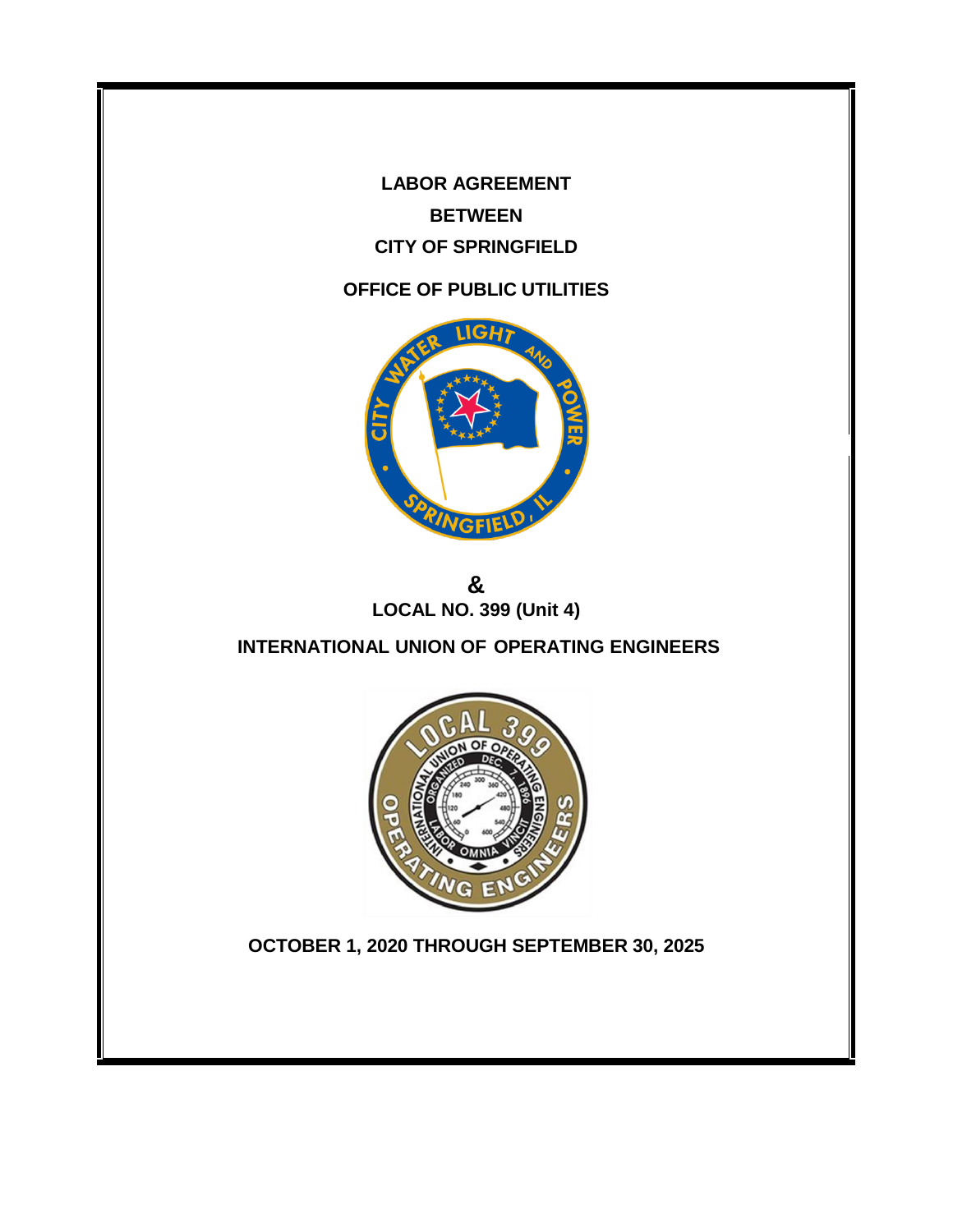## **TABLE OF CONTENTS**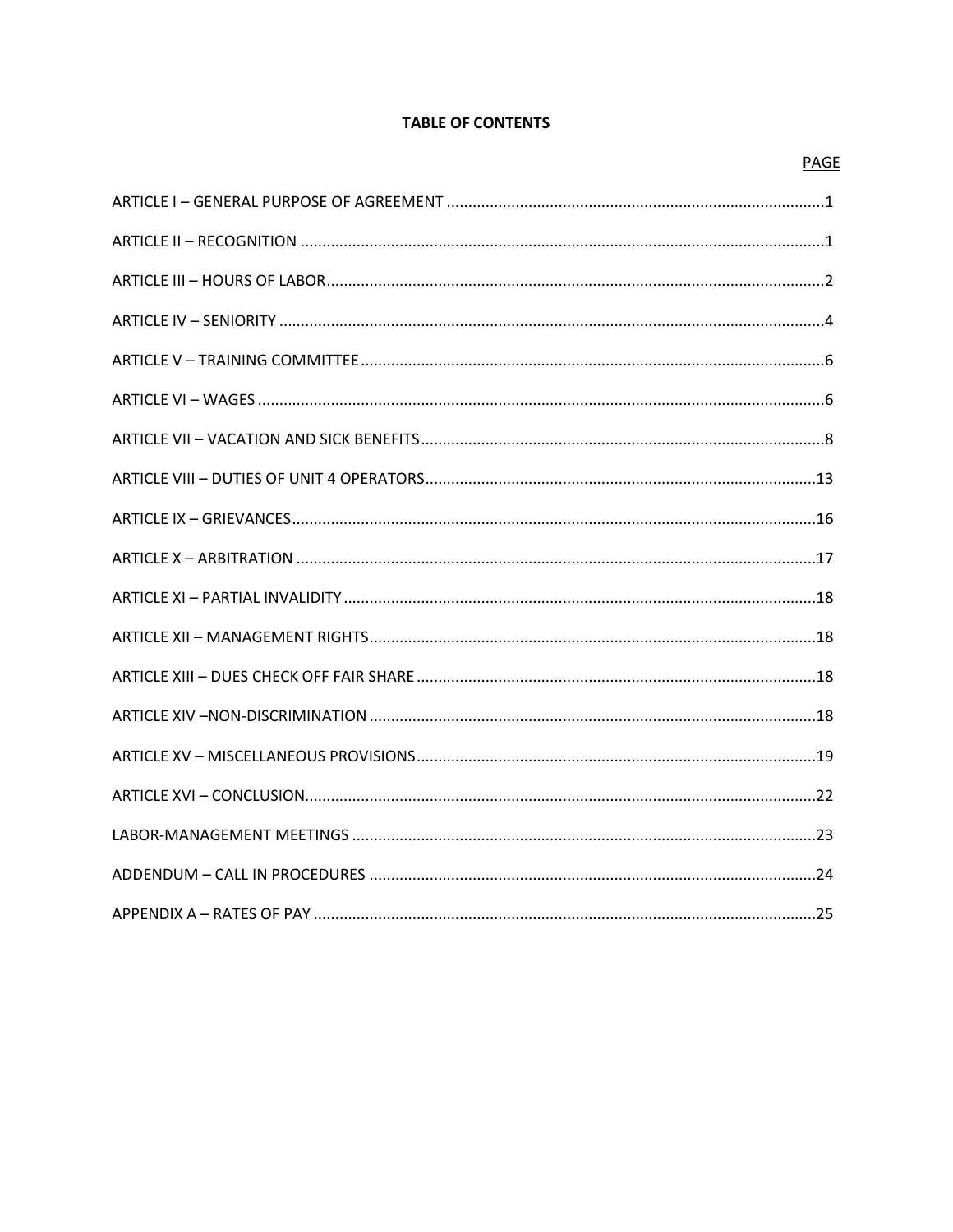#### **AGREEMENT**

This is a written Agreement of verbal understanding, (hereinafter referred to as "Agreement") reached between the authorized representatives of the City of Springfield, Office of Public Utilities, Springfield, Illinois: (hereinafter referred to as the "Employer") and Local Union No. 399, International Union of Operating Engineers (hereinafter referred to as "Union").

The contents of this Agreement shall take effect on the 1<sup>st</sup> day of October, 2020 up to and including September 30, 2025 and shall continue in full force and effect from year to year thereafter until either party hereto shall give the other party at least sixty (60) days written notice prior to the termination date of any year, of their desire to change the contents of the understanding so reached as set forth herein.

Both parties hereto agree that this Agreement covers all work done by the employees of the different classifications scheduled in this Agreement and that for the purpose of clarification of any clause that may hereafter be in question of interpretation, a statement covering the correct intent of such clause in question shall be agreed upon and signed by both parties and attached hereto and made part of this Agreement.

## **ARTICLE I – GENERAL PURPOSE OF AGREEMENT**

<span id="page-2-0"></span>**SECTION 1.** The general purpose of this Agreement is to promote the mutual interest of the Employer and the employees covered by this contract, to provide for the operation of the plant of the Office of Public Utilities under the methods which will further to the fullest extent possible the safety and welfare of the employees, economy of operation, elimination of waste, quantity and quality of output, cleanliness of plant and protection of property.

<span id="page-2-1"></span>**SECTION 2.** It is recognized by this Agreement to be the duty of the Employer and of the Union to cooperate fully, individually and collectively for the advancement of said conditions.

## **ARTICLE II – RECOGNITION**

**SECTION 1.** Both parties hereto agree that this Agreement covers all work done by the employees of the different classifications scheduled in Article VIII hereof, and that for the purpose of classifications of any clause that may hereafter be in question of interpretation, a statement covering the correct intent of such clause in question shall be agreed upon by both parties and attached hereto and made a part of this Agreement. The parties agree that a sufficient number of skilled workmen to carry on the work covered by this contract are necessary and desirable and they agree that every effort will be made to secure competent, skilled and qualified personnel to fill the jobs.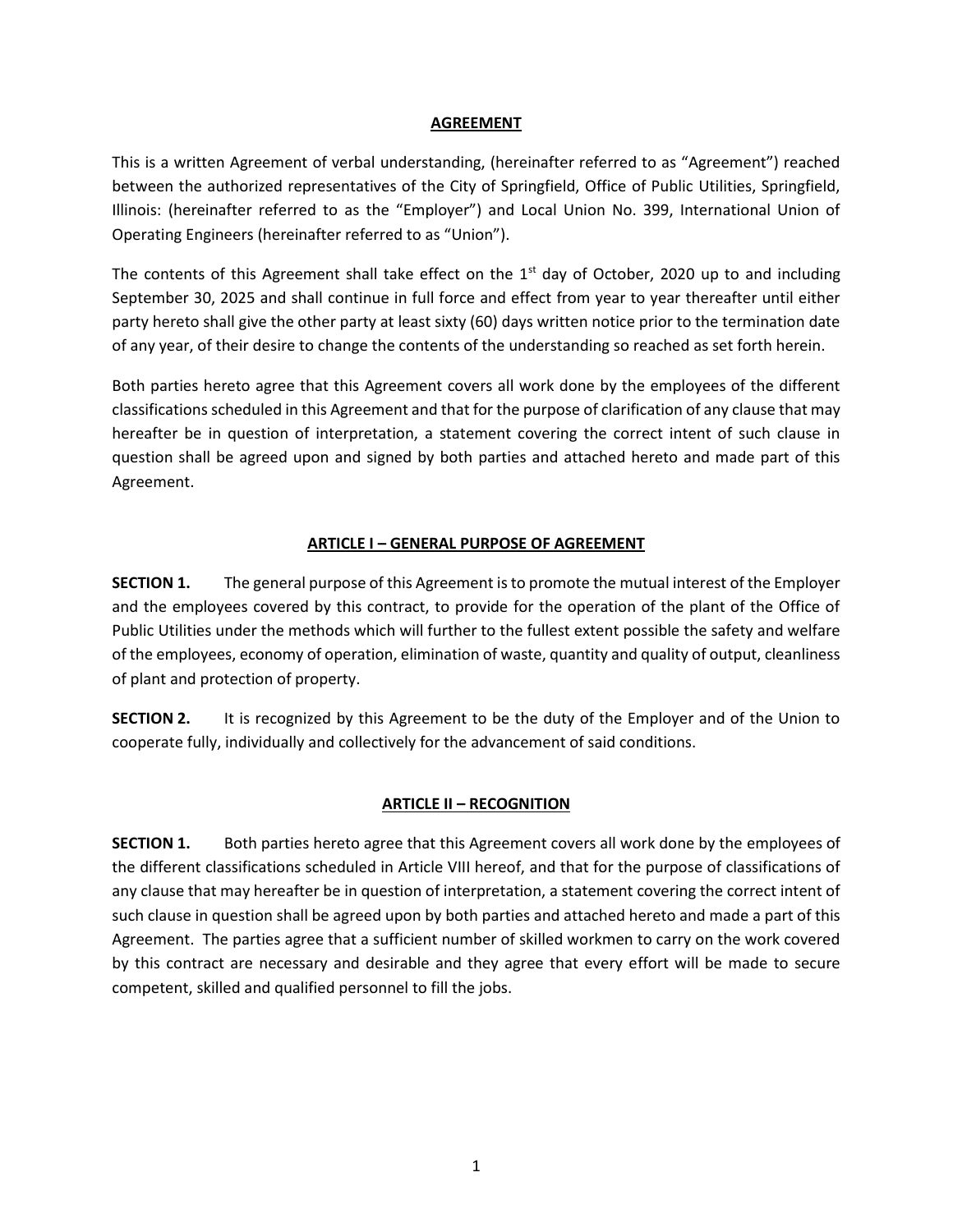## **ARTICLE III – HOURS OF LABOR**

<span id="page-3-0"></span>**SECTION 1.** The workweek shall be eleven (11) p.m. Saturday to Ten Fifty Nine (10:59) p.m. Saturday. This Article shall not be construed as a guarantee or limitation on the number of hours per day or workweek.

**SECTION 2.** The regular hours of work shall not exceed eight (8) hours in any one day, or five (5) eight (8) hour shifts in any one (1) week. All of operations will work forty (40) hours per week.

**SECTION 3.** All employees shall be paid at the rate of time and one-half for all overtime not specified otherwise. Also, all employees who have worked more than eight (8) consecutive hours, but less than sixteen (16) hours immediately preceding their regular shift, shall receive the time and one-half rate for working their regular shift. Effective November 1, 2009, overtime worked during the 11-7 (night) shift and on days when such day is the employees second day off shall be paid at the rate of double time.

After sixteen (16) consecutive hours of work, employees shall be paid double time until released from work, and if called back to work before having eight (8) consecutive hours off duty, employees shall continue to be paid at the double time rate.

All employees shall be paid at the regular straight time rate of the hours for the above rest period that falls in their regular work shift. All employees shall be available for work during the paid rest period. Except in the case of extreme emergencies, employees who have worked sixteen (16) or more consecutive hours shall relinquish their rights to overtime under the call-in procedures, until they have received eight hours rest, in Addendum – Call In Procedures.

**SECTION 4.** All emergency overtime work shall be paid at the double time rate. Emergency overtime work shall be defined as any overtime work employees are asked to perform without having had at least ten (10) hours advance notice of such work, except for work during the employee's regular lunch period.

All overtime work in which the employee has received more than ten (10) hours advance notice shall be classified as prearranged work, and shall be paid for at the time and one half rate. An employee who has worked more than ten (10) prearranged overtime hours during any one day shall be paid at the double time rate for the time worked in excess of ten (10) hours.

Notification of prearranged work shall be given as far in advance as possible. If, for any reason, the Department calls an employee and cancels any overtime work during the ten (10) hours immediately preceding the time for such work to commence, two (2) hours of straight time pay shall be paid the employee. This will not apply if the employee is called in for an emergency during the ten (10) hour period.

If emergency overtime is canceled before the employee arrives at work, he will receive two (2) hours pay at straight time at his classified rate.

**SECTION 5.** Employees changing shifts for their own convenience or the convenience of another employee covered by this contract will not create a situation where overtime must be paid resulting from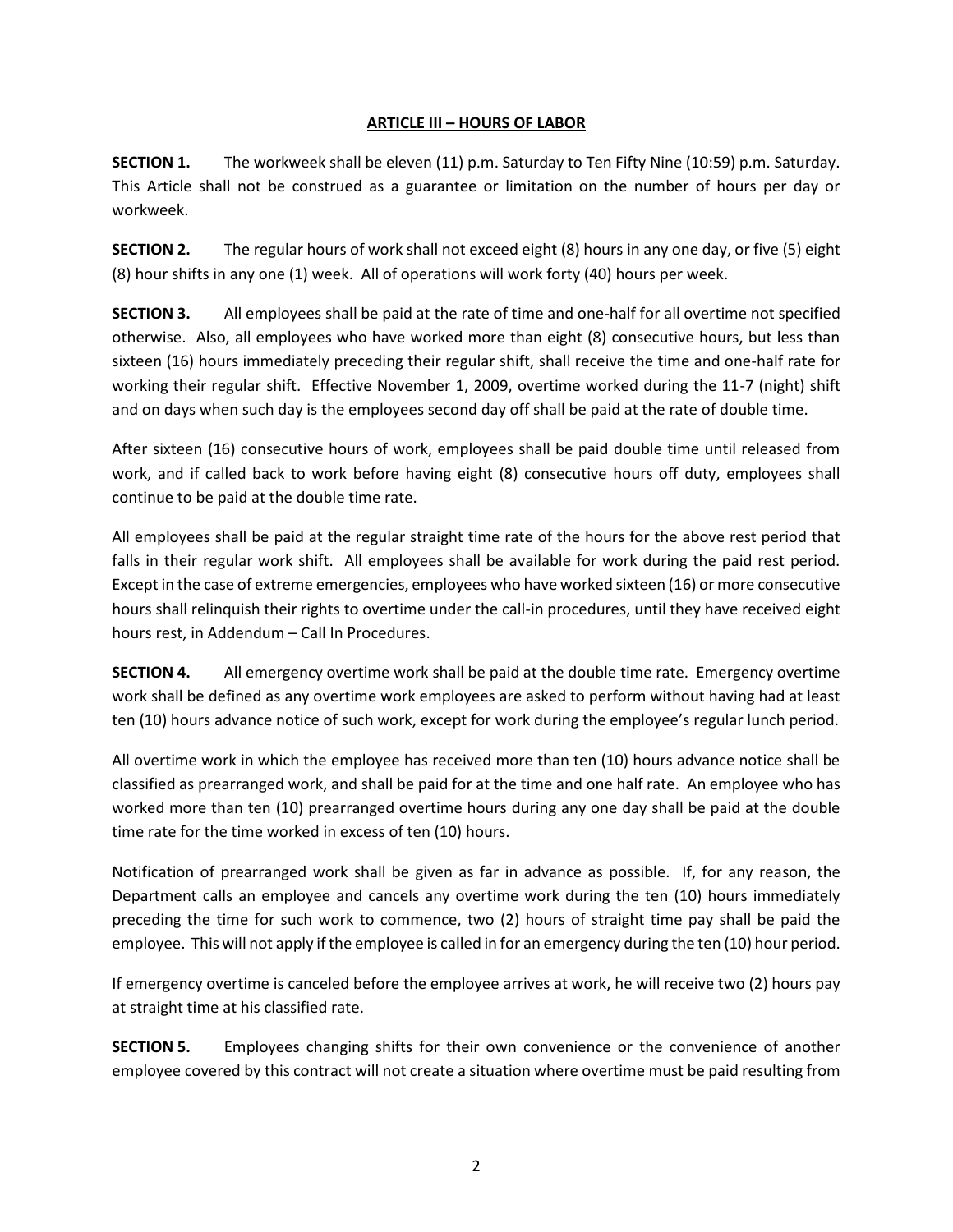the shift trade. The changing of a shift must be approved by management. Each individual involved in the exchange will be responsible for the shift which they are accepting.

Should the shift trade create a double back situation and an overtime shift occurs between the double back shifts, the coverage of the overtime shift shall be as follows:

Should overtime be required, follow the callout procedure listed in the labor agreement. Should the callout lead to a split, the person working the double back would be entitled to four hours of the overtime. If the supervisor cannot find someone for the remaining four hours, he can work the full eight (8) hours but will be sent home at the end of sixteen (16) hours of work. The City will pay him/her at the straight time rate for eight (8) hours to rest during the double back shift but he/she will not be scheduled to work another day at the overtime rate for makeup.

Employees changing shifts for purposes of Jury Duty will retain overtime rights on their normal shift.

**SECTION 6.** Employees working holidays shall be paid at the rate of eight (8) hours straight time for the holiday, plus the rate of double time for the actual hours worked. Employees who do not work on holidays shall receive the rate of straight time for that day. Holidays shall include:

> New Year's Day Martin Luther King's Birthday (January 15) Lincoln's Birthday Good Friday Easter Sunday (if worked) Memorial Day (day observed by the City) Juneteenth (19<sup>th</sup>) (if worked) Fourth of July Labor Day Veteran's Day Thanksgiving Day Day After Thanksgiving Day December 24 Christmas Day

These days shall be observed on the days on which they fall. Employees shall be scheduled to work holidays at the discretion of the Employer.

**SECTION 7.** When overtime is required, the Union will be responsible for contacting the appropriate personnel. (Regular Operators shall not be taken off their shift to work on another shift, except in an emergency, and/or training. Refer to Training.)

**SECTION 8.** A minimum of four (4) hours pay at the straight time rate (2-2/3 hours at time and one half) shall be allowed all employees who report for duty for a prearranged overtime. A minimum of six (6) hours pay at the straight time rate (three (3) hours at double time) shall be allowed all employees when called to work for an emergency. Overtime work for which the employee has received more than ten (10) hours notice shall be classified as prearranged work.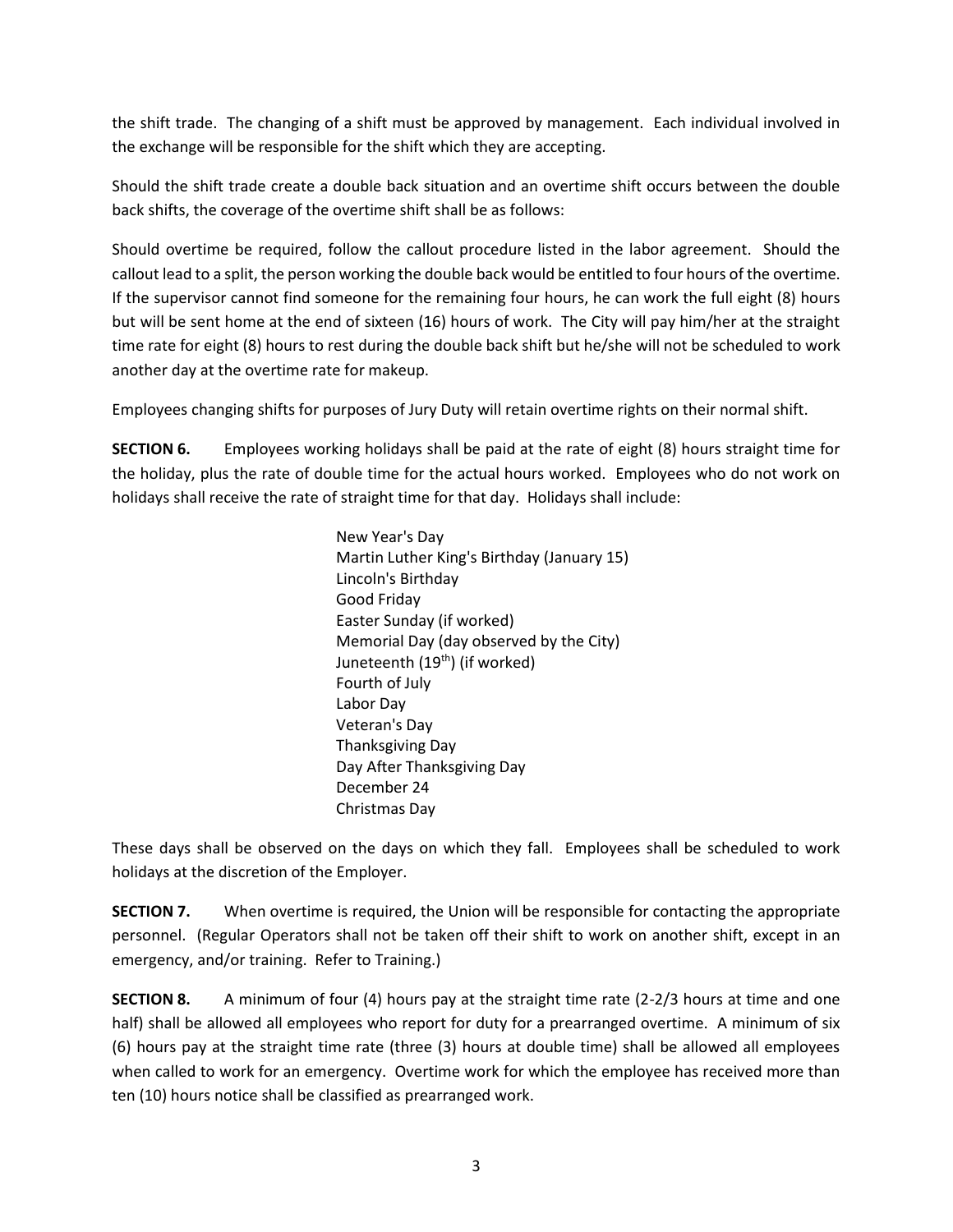**SECTION 9.** The bargaining unit agrees to furnish the Utility sufficient number of skilled workmen to carry out the required work without delay.

**SECTION 10.** Overtime of two (2) hours or less before or after employee's regular shift does not constitute a call out and he will be paid the appropriate rate for hours worked.

## **SECTION 11.**

- a. Hot- Two (2) CRO's and three (3) Floor Operating positions will be assigned on each shift and will be filled when vacant. A boiler is considered to be hot when there is a minimum of 25 psig drum pressure on the unit.
- b. Cold- Two (2) CRO's and three (3) Floor Operating positions will be assigned on each shift and either of the individuals could be used for training purposes. Should one of the two CRO's be absent, the position would not be replaced; however, there will be a minimum of one (1) Floor Operators.
- c. Individuals not required to work their normal positions, this may include but is not limited to Jury Duty or extra personnel on shift, may be utilized to fill vacancies for which they are qualified as well as perform duties other than routine janitorial functions at the direction of the Superintendent or Supervisor in charge.
- d. Positions within this Article are not subject to standard bidding procedures. However, if duty disability or extended illness occurs, normal move up will occur and if extended openings occur, temporary bidding will take place according to Article IV, Section 1, paragraphs 4 and 5.

**SECTION 12.** The Senior Relief Floor Operator will work a set schedule as follows: Sunday 7am – 3pm, Monday 7am – 3pm, Tuesday off, Wednesday 3pm – 11pm, Thursday off, Friday 11 pm – 7am, Saturday 7am – 3pm. The base rate of pay will be the same as the Floor Operator.

All other Relief Operators/Apprentices will be pooled and be subject to schedule changes on a minimum of ten (10) hours' notice. The number of Relief Operators in the relief pool will be subject to the attached Relief Operator Pool Memorandum of Understanding for the duration of this Contract Term.

## **ARTICLE IV – SENIORITY**

<span id="page-5-0"></span>**SECTION 1.** The right to employ, discharge and promote employees in accordance with the provisions of this Agreement shall be vested in the Employer. After one (1) year of continuous employment, seniority shall be recognized and the senior employee among the employees covered by this Contract shall be given preference, ability and qualifications being sufficient. The line of promotion seniority shall be as follows in ascending order: Apprentice Floor Operator, Relief Floor Operator, Senior Relief Floor Operator, Floor Operator, and Control Room Operator. If a senior employee refuses a temporary or permanent job in the line of promotion he shall lose his seniority in the line of promotion to the employee who accepts the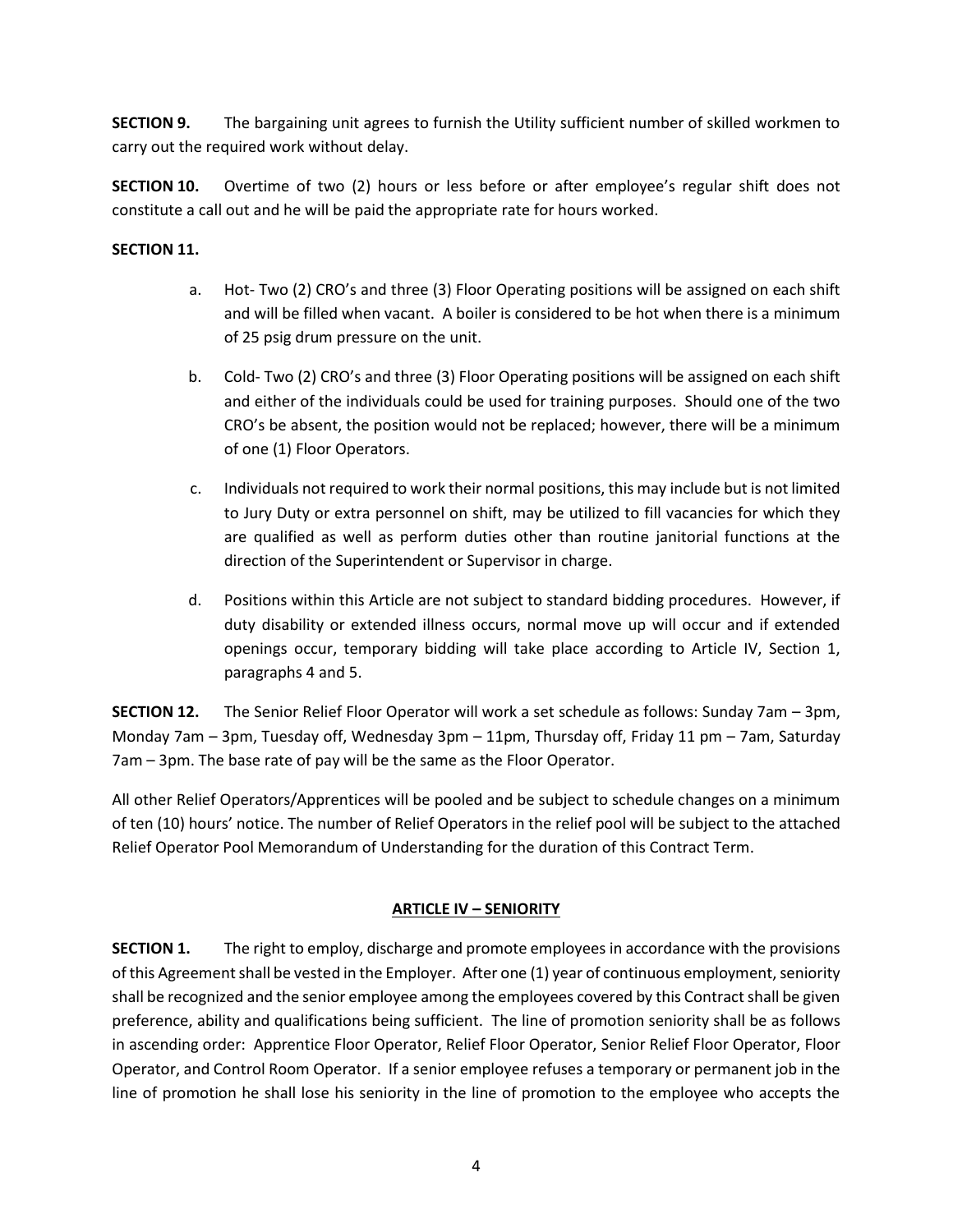temporary or permanent job, but he shall retain his seniority to bid the job at the next opening. The line of promotion seniority list shall be kept up-to-date by the acting Steward and the Department.

Every two years a test will be offered to establish an eligibility list for the position of Floor Operator 1. This test shall only be offered to the Floor Operator. A passing score of 85% will be required. Once a Floor Operator achieves a passing score, the Floor Operator shall remain on the list and shall not be required to re-test. Selection from the list will be made based upon Unit 4 plant seniority. The test will consist of a written portion and walk through. The test and procedure will fall under the jurisdiction of the Joint Training Committee pursuant to Article V compromised of three (3) Management representatives and three (3) Union representative. A majority of the committee must approve of the test before it is offered.

Time limit on bidding and awarding vacated and new positions, two (2) weeks to bid job and one (1) week to award job. It is also understood between the Employer and the Local Union that if the person awarded the position is qualified to work that position, but cannot be moved due to reasons beyond his control; he will at that time draw the higher rate of pay.

Vacancies, as determined by the Employer, of less than thirty (30) working days shall be filled by employees on the shift where the vacancy occurs.

Vacancies, as determined by the Employer, of more than thirty (30) working days shall be bid on a temporary basis per the Agreement. At the end of the vacancy, said employees shall return to their original positions.

**SECTION 2.** Any employee of the Utility who shall be called or enlists in the Armed Services shall be reinstated to his former position, including all his seniority rights, as of the date of leaving the service of the Employer, provided he is then physically qualified to return to work. It is understood that in case of return of such men, other men will consent to such demotions or any other action necessary for the reemployment of such returned servicemen.

**SECTION 3.** Job seniority will prevail and be recognized only in each respective job classification thereby holding seniority in one job only. The exception would occur when a job is open for bid during lay-offs as follows:

In the event of layoffs, Apprentices shall be subject to layoffs first. Any additional layoffs shall be by inverse order of seniority within a classification. A CRO targeted for layoff may bump the least senior Floor Operator I while maintaining seniority per Article IV, Section 1, paragraph 1. The Floor Operator I may bump into a regular Floor Operator and will be placed at the top of the eligibility list. This list will be in effect for a period of two years from the effective date of the layoff when a new list will be developed per Article IV, Section 1, paragraph 2. A Floor Operator targeted for layoff or bumped may bump the least senior Relief Operator if Relief Operators are available to be bumped. Recall shall be by order of seniority for laid off employees to the classification for which they were laid off or to a lower classification for a period of three (3) years. Apprentices shall not be recalled until all other bargaining unit employees on recall have been recalled.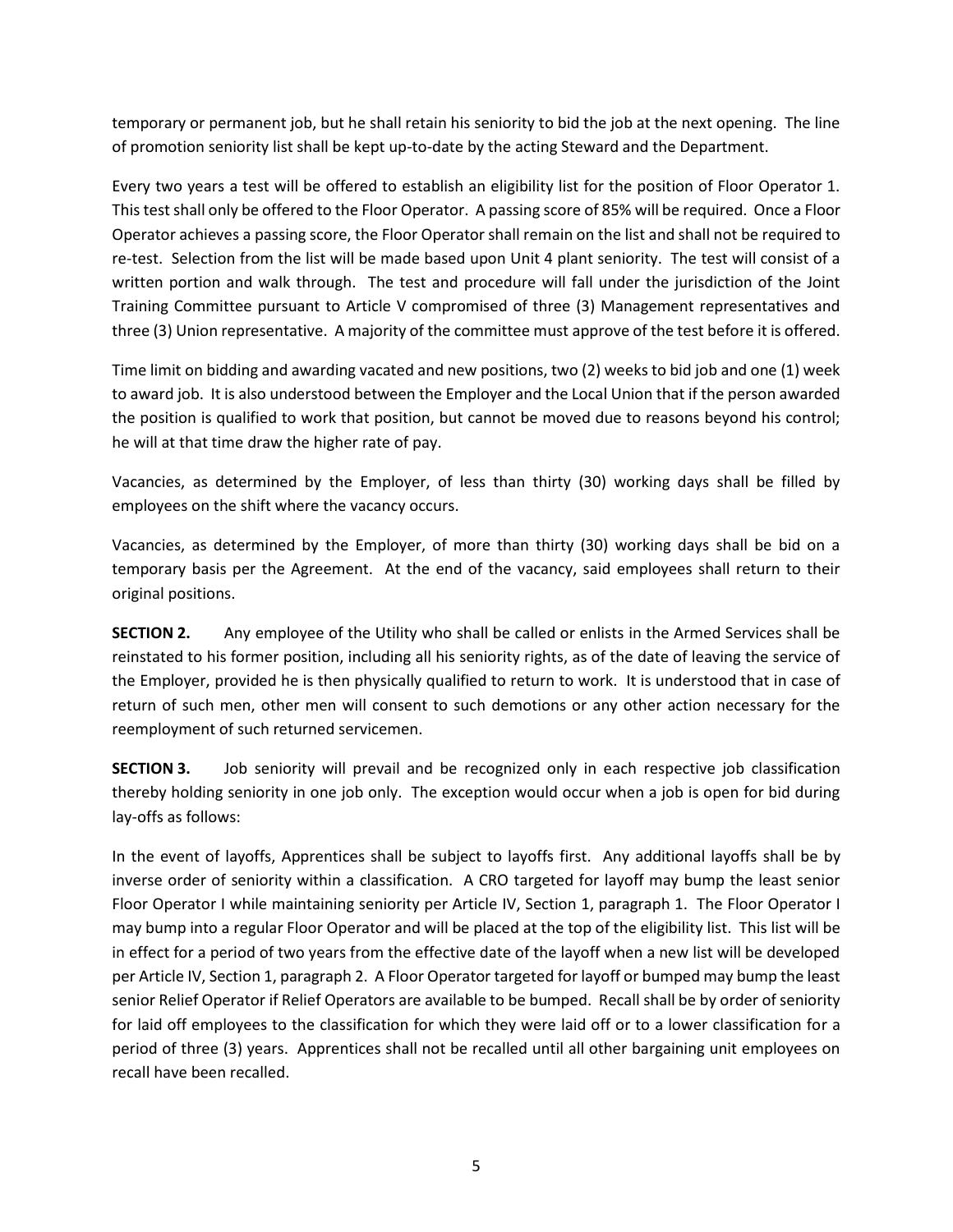### **ARTICLE V – TRAINING COMMITTEE**

<span id="page-7-0"></span>**SECTION 1.** A joint committee composed of three (3) members from the Union and three (3) members from the Employer shall be established. The Union shall appoint three (3) persons to sit on this committee and the Employer shall appoint three (3) members to sit on this committee. The committee shall establish training guidelines which employees will be required to follow. Additionally, this committee will be responsible for establishing work standards for each position and seeing that employees are properly trained to meet these work standards. Committee members will be paid at the straight time rate when serving on the training committee. In the event the Employer and Local 399 representatives on the joint committee cannot agree on the administration of the program, the matters in dispute shall be referred to the sponsoring parties for settlement through whatever means are available in the Labor Agreement.

Local 399 training committee members may be removed from their regular scheduled shift and placed in training related work status for up to thirty (30) working days or six (6) calendar weeks each year with the individual committee member's approval.

The Training Committee would be responsible for the administration of a training and certification program for all individuals in the various classifications. Employee will be required to recertify when a majority of the Training Committee requires that individual to recertify. If there is not a majority, the individual will not be required to recertify.

Bylaws for operations of the Training Committee and training standards will become Appendix A of this Agreement after adoption by the Management and Union negotiating teams.

#### **SECTION 2. TRAINING**

- a. Training. The Employer shall have the ability to change an employee's shift and/or hours of work for the purpose of training. Individuals assigned to a different shift shall be given at least one (1) week notification prior to the beginning of the assigned shift. When returning to his regularly assigned shift, an individual will be given a minimum of fortyeight (48) hours notice prior to the beginning of his regular shift.
- b. Knowledge Enhancement Training. Employees may attend knowledge enhancement training offered by the City on their own time or during hours of work if scheduling allows. Shift trades pursuant to Article III, Section 5 may also be allowed for this purpose.

## **ARTICLE VI – WAGES**

<span id="page-7-1"></span>**SECTION 1.** The wage schedules covered by this Agreement in Section 3 of this Article shall be in effect for the period of this Agreement and shall remain in effect from year to year unless terminated on any anniversary date by either party by giving not less than sixty (60) days written notice by registered mail.

**SECTION 2.** In giving sixty (60) days written notice, the Union shall also notify the Employer if their representative is duly authorized to conduct any negotiations on their behalf.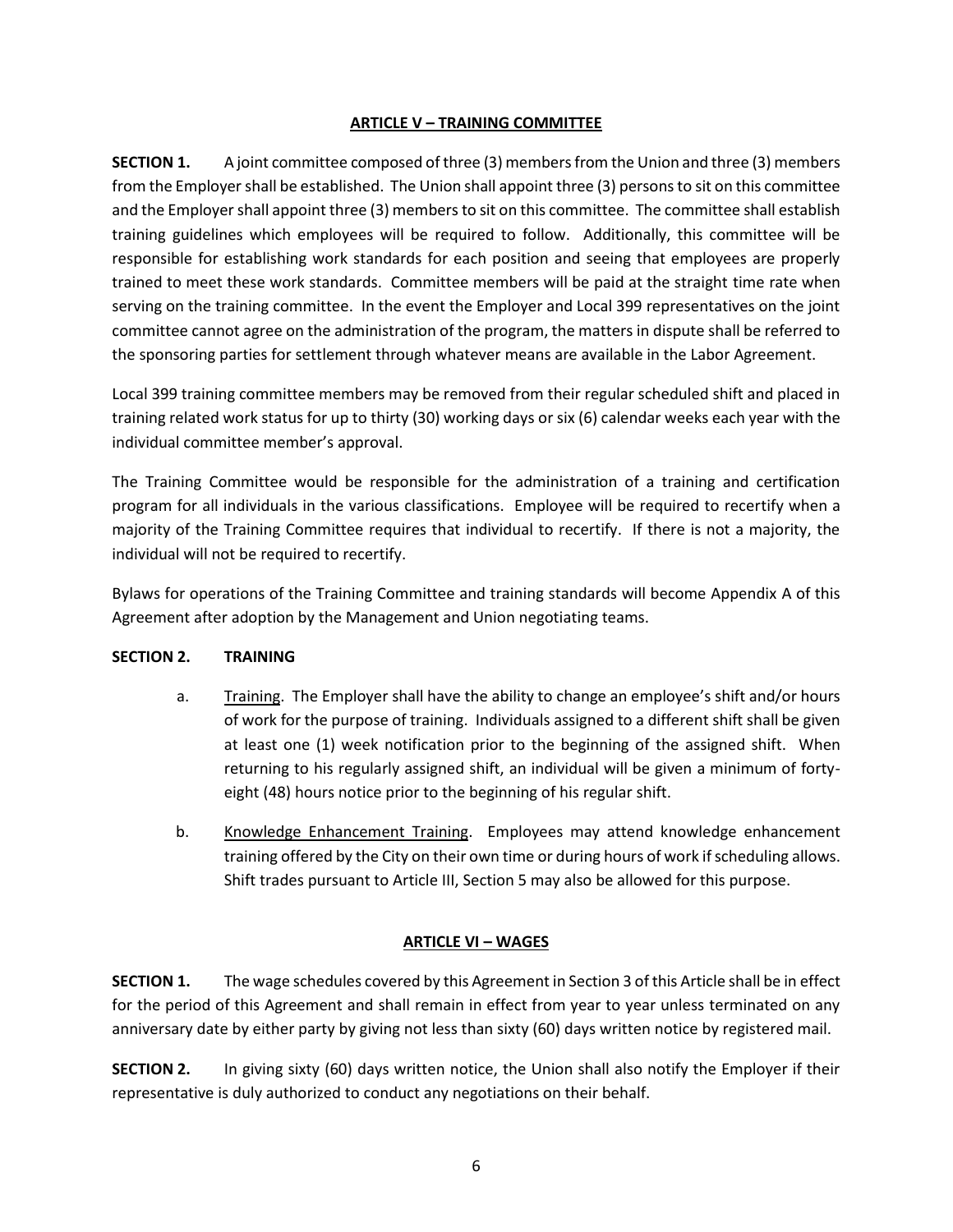**SECTION 3.** Effective January 1, 2012 the additional \$0.75 shall be rolled into the Control Room Operator base hourly rate of pay for the NOx SCR system responsibilities. The additional \$0.25 shall be rolled into the Floor Operator base hourly rate of pay for the NOx SCR system responsibilities. The Control Room Operator, Floor Operator and Relief Operator will then receive a 3% across-the-board increase.

## **SECTION 4.**

October 1, 2020 0% + 1% bonus based upon base wage

October 1, 2021 2% + \$0.50 + 2% bonus based upon base wage

October 1, 2022 2% + 1% bonus based upon base wage

October 1, 2023 2.25% + 1% bonus based upon base wage

October 1, 2024 2.25% + 1% bonus based upon base wage

Effective 10/1/2021, apprentice wages shall be increase by \$1.00 per Appendix A. Apprentices will not receive across‐the‐board rate increases.

Effective 10/1/2021 the "new hire" rate shall be increased by 3%., new members hired into the bargaining unit shall be paid at the negotiated "new hire" rate of pay reflected in Appendix A. No across-the-board increases shall apply to these rates of pay until a member is hired into the position, and then across-the-board increases shall apply for that individual thereafter. Existing employees under the "new hire" rate as of 10/1/2021 shall receive this increase in addition to the wage increase.

Rates of Pay shall be as reflected in Appendix A.

**SECTION 5.** An employee, other than an Apprentice, when working on any job other than the one to which he is regularly assigned, shall receive his regular rate or the rate for the job, whichever is higher.

**SECTION 6.** When it is necessary that an employee works in excess of ten (10) continuous hours, the employee shall receive an additional \$12.00.

#### **SECTION 7. HAZARDOUS DUTY PAY**

Anytime it is necessary for an employee to don a Level A Hazmat suit will result in that employee being paid at the double time rate for that day; with the exception of training.

#### **SECTION 8. LONGEVITY**

a. Employees with 15 or more years of service at the generating facility, will receive an additional \$.50 per hour added to his/her hourly wage. Such bonus shall not be used when calculating across-the-board increases.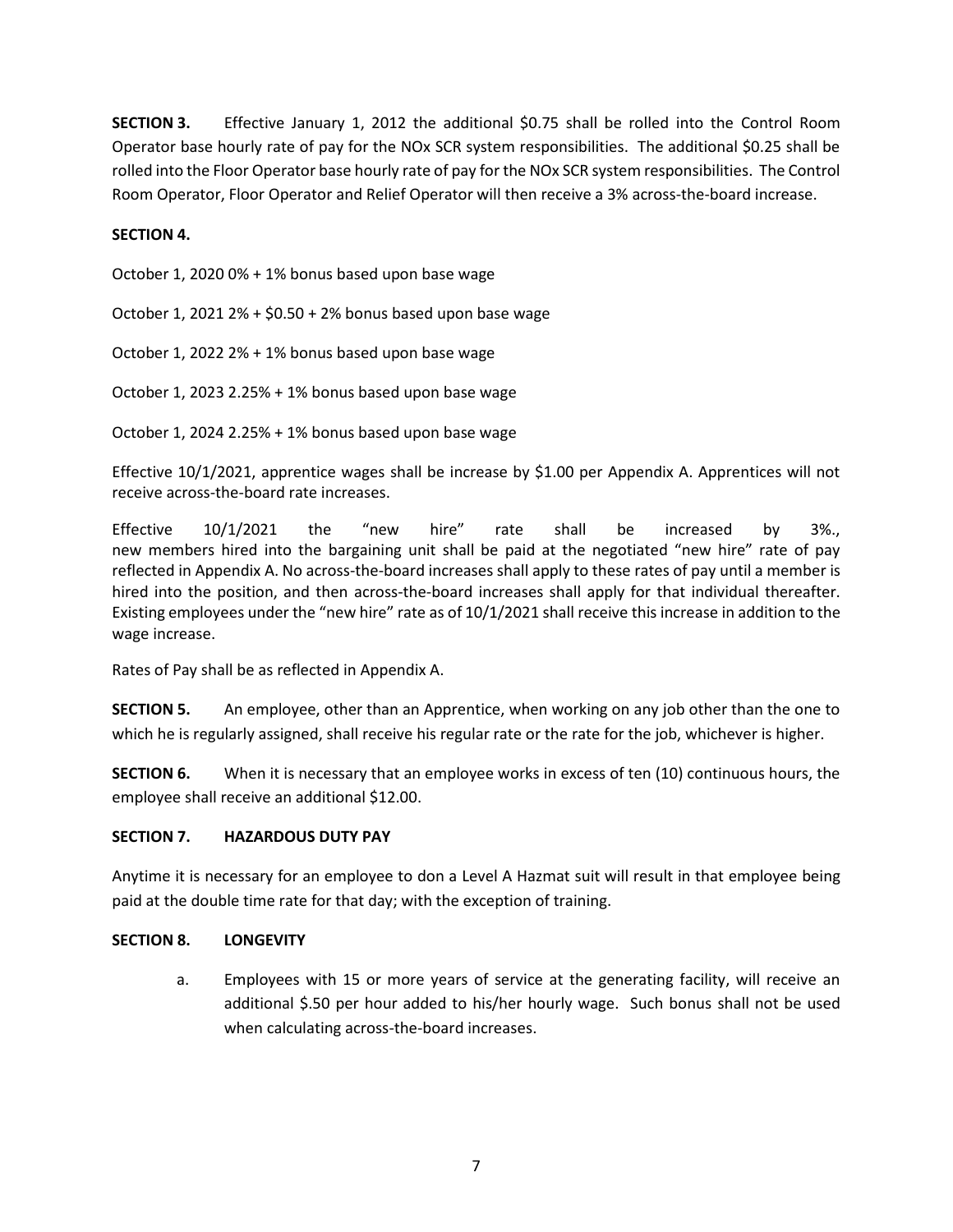- b. Employees with 25 or more years of service at the generating facility, will receive an additional \$.50 per hour (for a total of \$1.00) added to his/her hourly wage. Such bonus shall not be used when calculating across-the-board increases.
- c. Employees who are in the bargaining unit as of December 1, 2009, shall have years of service with the City of Springfield considered for purposes of the above longevity provisions.

#### **ARTICLE VII – VACATION AND SICK BENEFITS**

#### <span id="page-9-0"></span>**SECTION 1. VACATIONS**

Employees will be granted vacation time with pay according to the number of years of continuous service they have with the City of Springfield on their anniversary date. Vacation leave per year with pay will accrue on equivalent monthly basis according to the following schedule:

|                     | Days/Year | Days/Month |
|---------------------|-----------|------------|
| 1 through 7 years   | 10 days   | 0.83       |
| 8 through 11 years  | 15 days   | 1.25       |
| 12 through 13 years | 16 days   | 1.33       |
| 14 through 15 years | 17 days   | 1.42       |
| 16 through 17 years | 18 days   | 1.50       |
| 18 through 19 years | 19 days   | 1.58       |
| 20 through 21 years | 20 days   | 1.67       |
| 22 through 23 years | 21 days   | 1.75       |
| 24 through 25 years | 22 days   | 1.83       |
| 26 through 27 years | 23 days   | 1.92       |
| 28 through 29 years | 24 days   | 2.0        |
| 30 or more years    | 25 days   | 2.08       |
|                     |           |            |

Vacations earned in one year must be taken by the end of the next succeeding year or be lost. For the purpose of this provision, a year shall be from the initial employment date.

**SECTION 2.** Vacation time may be taken upon the completion of six months of service. Vacations can be taken in three (3) periods, with three (3) or more weeks of vacation coming during the year, but must be taken at a minimum of a week at a time. First Choice vacation time shall be established by March 1st for seniority within this Collective Bargaining Agreement to prevail. The Superintendent or Supervisor in charge shall notify employees of approval or denial of all first choice vacation requests by March 31 of each vacation year. All first choice vacation that are not in direct conflict with another crew members first choice vacation and will be approved by March 31, all other vacations shall be approved according to available staffing. First choice vacations for the Saturday and Sunday 7am – 3pm for the CRO and Floor Operator 1 and the first 3-11 shift for the CRO will be allowed per the contract language as long as a Personal Day or Bonus Leave is utilized for any day requiring overtime. This request must be documented on the benefit use form and must be available for use at the time of the vacation. Failure to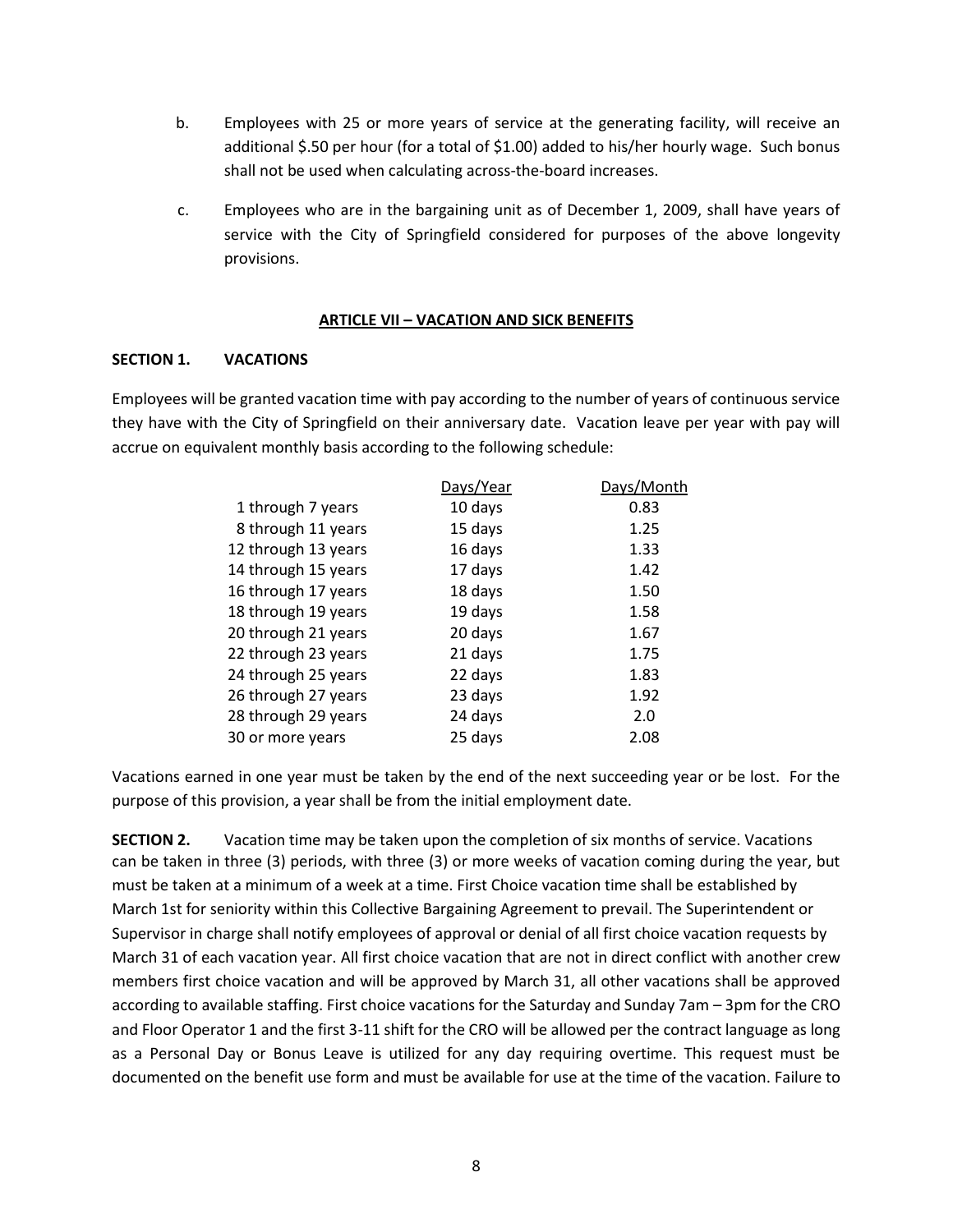save the PD or BL for this use will result in the cancellation of the first choice vacation. Plant operation shall not be jeopardized by allowing too many to go on vacation at one time.

The Superintendent in charge may, at his discretion, allow an employee a different division of vacation time if, in his opinion, the employee's circumstances warrant it and will not disrupt operations. Approved vacation may be taken in 4 hour increments as long as it will not disrupt operations, require additional scheduling or require overtime to be paid.

Employees entitled to more than ten (10) days vacation time may elect to work the additional days at the straight time rate of pay plus his vacation pay. His decision to work must be indicated on his vacation slip by March 1st. The Superintendent, at his discretion, may approve pay in lieu of vacation if, in his opinion, the employee's circumstances warrant it and it will not disrupt operations.

If the Employer calls an employee back to work in an emergency during his vacation, he shall be paid at the double time rate plus his vacation pay.

An employee leaving the service of the City shall be paid for accrued unused vacation time, provided the employee provides the Employer with at least two (2) weeks' notice of his/her intent to leave.

One-day vacation will be granted after the schedule is posted if known overtime is not created at the time of the request and a minimum of 24 hours' notice is provided. Employees cancelling time off requests already approved must provide a minimum of 48 hours' notice before the start of the shift.

**SECTION 3.** Sick benefits will be paid to employees after six (6) months service as follows: Each employee covered by this contract shall accumulate sick leave at the rate of one (1) work day with 100% of pay per month including prior service up to a maximum of 260 days sick leave. Twelve days will be added to the maximum number of accumulated days for each year of the contract. Employees shall be compensated in cash at a ratio of five (5) days pay for each twelve (12) days accrued unused sick leave for a maximum of (90) days of this accrued unused sick leave when they are permanently separated from employment as a result of retirement or death. Employees hired on or after January 1, 2012 shall not be eligible for this payout.

It shall be the responsibility of the employee to see that his Supervisor is notified of his illness and his inability to work. If the employee is absent for one or more days, he shall sign a Benefit Use Request certifying to the nature of his illness. One copy of this report is placed on file by his Supervisor, one copy is referred to the Payroll Department, and a third copy is sent to the Steward of his Local Union.

If the employee shall be absent on sick leave for three (3) or more consecutive days, he shall furnish a doctor's certificate reflecting the reasons for his absence. When a person has used thirty (30) days sick leave time to which he is entitled under this Contract, all benefits under the IMRF shall be available to him, or he may use the balance of accrued sick leave time.

Bargaining unit employees shall be provided the same group health and life insurance benefits as all other employees of the City of Springfield at the same premium rate. The insurance carrier has stated that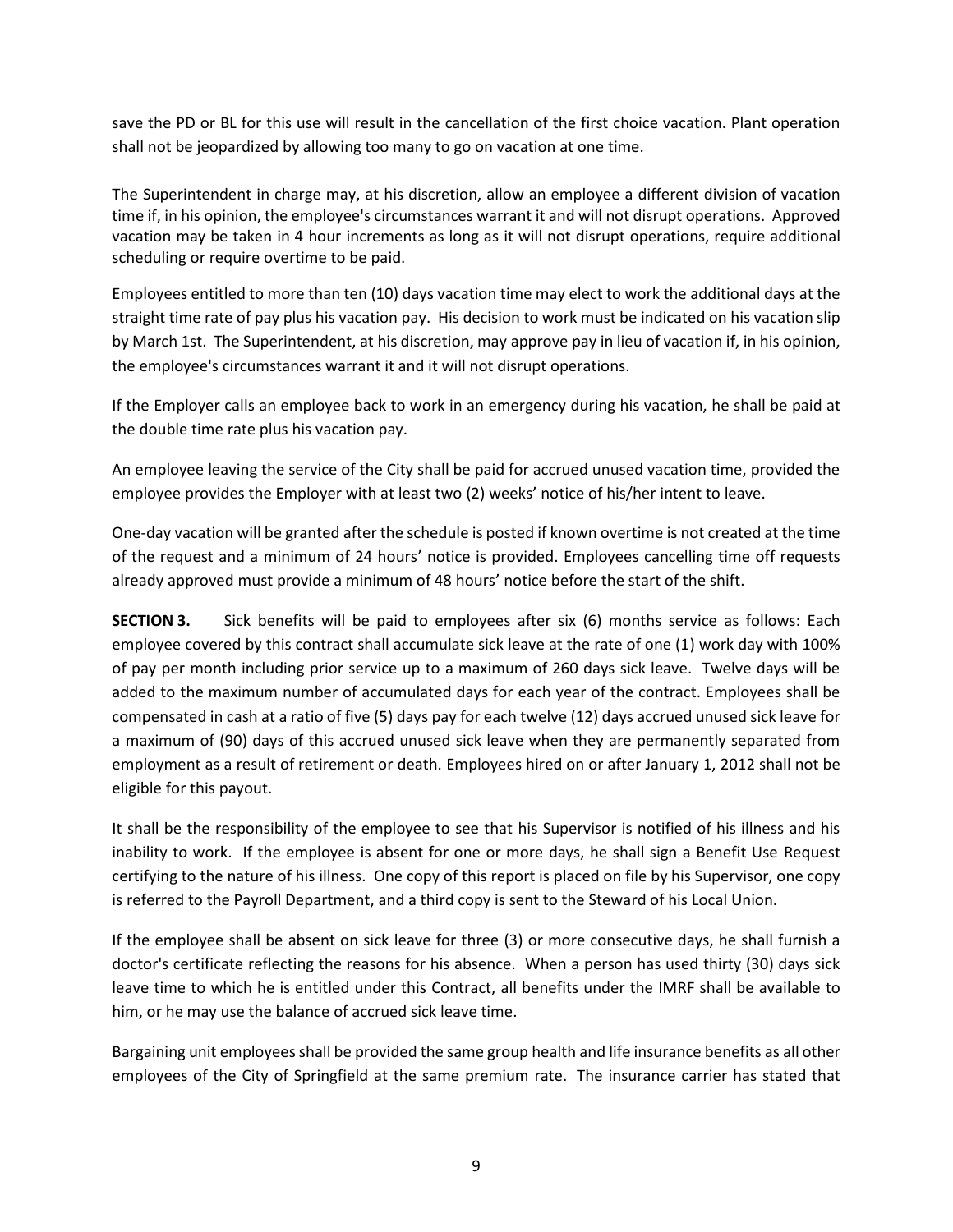retirees can be carried under the existing group plans, if arranged prior to retirement. They will be responsible for paying their own premiums, but they can be covered under existing group plans.

### Sick Time Disciplinary Procedure:

This disciplinary procedure will be based on number of instances and not number of days taken. An instance could be as little as one-half  $\left(\frac{1}{2}\right)$  day sick time or any unlimited amount of sick time. An instance also could be considered several separate instances related to the same illness or treatment. It is recognized that circumstances may warrant lesser or greater disciplinary action and this does not eliminate the Employer's ability to administer progressive disciplinary action where warranted.

- -5 instances written warning
- -6 instances 1 day suspension
- -7 instances 5 day suspension
- -8 or more instances greater than 5 days suspension or more severe disciplinary action as warranted.

Employees using sick time for purposes other than outlined in this contract shall be subject to progressive disciplinary action.

Sick leave may be used for non-work related illness, disability, or injury of the employee or employee's immediate family, appointments with a doctor, dentist, or other professional medical practitioner, or quarantine.

If the average number of sick days taken by employees within their respective areas (Unit 4 Operations) is 3.5 days or less during any contract year beginning October 1 through September 30, employees within that area using 3.5 sick days or less will receive a \$250 bonus at the end of the corresponding contract year. Illnesses of twenty (20) days or more shall be considered as one (1) day for the purpose of calculating averages.

**SECTION 4.** Employees who have accrued thirty (30) days sick leave at any time prior to a contract year and do not use more than one day sick leave or are not absent without pay during the ensuing contract year shall be granted two (2) bonus days leave with pay between October 1st and September 30th of the succeeding contract year. Employees who have accrued sixty (60) days sick leave at any time prior to a contract year and do not use more than one day sick leave or are not absent without pay during the ensuing contract year shall be granted three (3) bonus days leave with pay between October 1st and September 30th of the succeeding contract year. Employees who have accrued ninety (90) days sick leave at any time prior to a contract year and do not use more than one day sick leave or are not absent without pay during the current contract year shall be granted five (5) bonus days leave with pay between October 1st and September 30th of the succeeding contract year. Bonus days can be taken from October 1st to September 30th, and can be taken a day at a time with less than 24 hours' notice. Effective July 1, 2012 sick days covered under FMLA will be considered when determining eligibility for bonus days.

After accumulating 32 days of sick leave, employees upon written request may exchange sick days for vacation days at a rate of two sick days for one vacation day. Each vacation day so earned must be used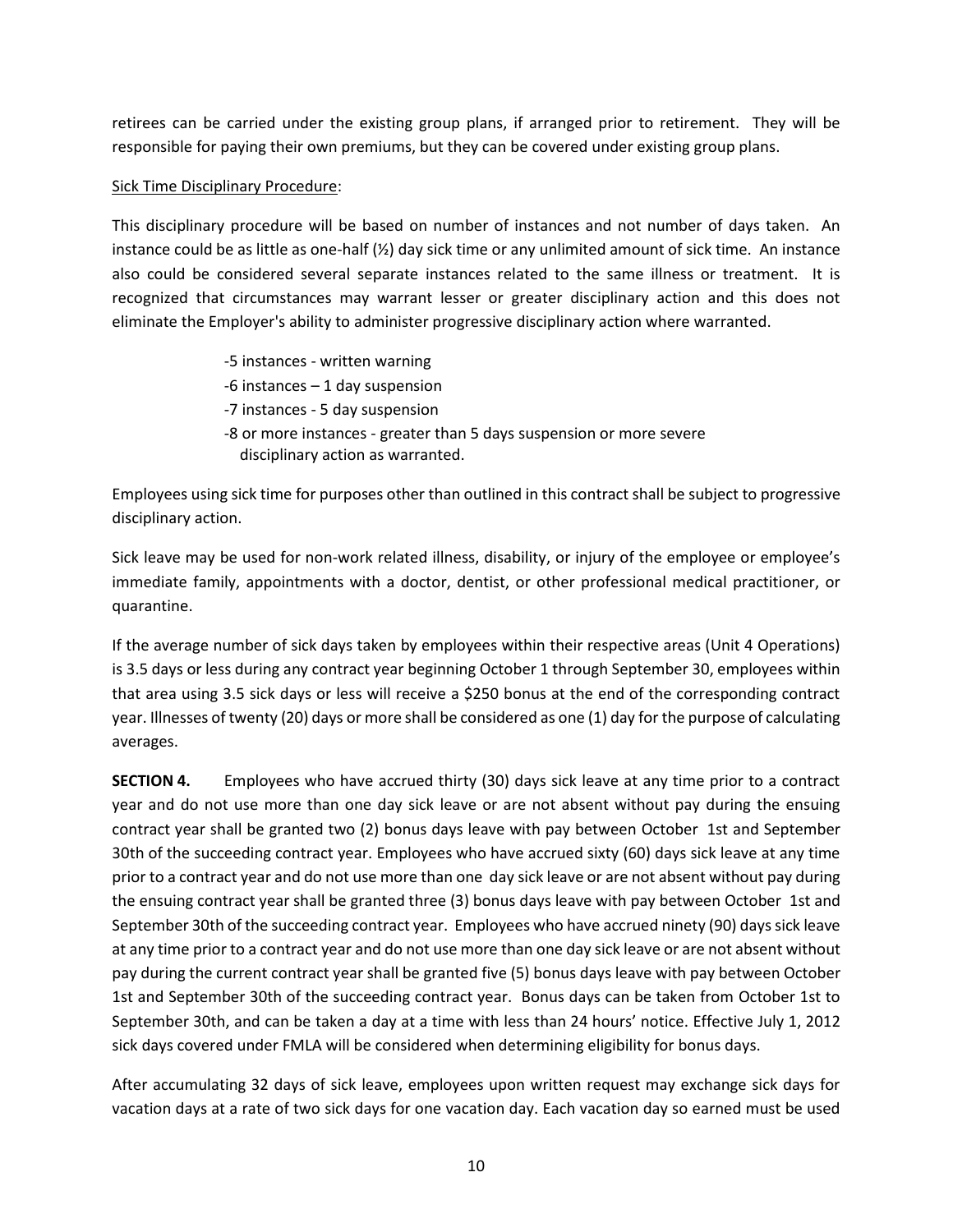as a vacation day within the calendar year of the exchange or be forfeited. The number of sick days exchanged per calendar year shall not exceed 10 days and at no time shall the number of days of accumulated sick leave be so reduced to less than 30 days. No payment shall be made for vacation days acquired hereunder if not used within the calendar year.

Up to two (2) sick days may be used to supplement a funeral leave provided that any funeral leave shall not exceed five (5) consecutive working days per occurrence. The use of such sick leave in conjunction with funeral leave shall not be taken into consideration for purposes of determining the number of sick days (instances) used per year or eligibility for the sick leave bonus.

Pay shall be granted only for employee's regular work days spent in making funeral arrangements, attending the funeral, and traveling to and from the funeral. Employees must notify Job Steward and Superintendent in charge before leave is taken. Upon returning to work the employee shall sign a statement attesting to the time and place of the funeral he attended and the relationship to him of the deceased.

## **SECTION 5. DUTY DISABILITY**

Any employee who is disabled for work as a result of illness or injury arising out of and in the course of his employment, which is compensable under the Illinois Workers' Compensation or Occupational Diseases Acts, shall be compensated as provided in the applicable Act, as it may from time to time be amended. It is understood these acts cannot be amended by the Springfield City Council. Effective upon ratification of this 2015 contract, any employee who is absent 30 calendar days or more on duty disability shall not accrue benefit time, except as awarded by the Illinois Workers' Compensation Act, award, or settlement.

## **SECTION 6. FUNERAL DAYS**

Employees shall be granted a maximum of three (3) working days leave of absence at the regular rate of pay if a death occurs to one of the following: father, mother, brother, sister, spouse, child, grandparents, spouse's mother, father, brother, sister, grandchildren or other relatives that are members of the employee's household at the time of death. Additionally, employees will be entitled to Funeral Leave for the employee if they are Legal Guardian of a person who is a member of the employee's household at the time of death. Employees shall be granted one (1) day at regular rate of pay if a death occurs to his brother-in-law or sister-in-law.

Pay shall be granted only for employee's regular work days spent in making funeral arrangements, attending the funeral, and traveling to and from the funeral. Employees must notify Job Steward and Superintendent in charge before leave is taken. Upon returning to work the employee shall sign a statement attesting to the time and place of the funeral he attended and the relationship to him of the deceased.

## **SECTION 7. COMPENSATORY TIME**

An employee may be granted compensatory time in lieu of overtime pay for overtime worked including holidays worked at the rate of time off equal to the applicable overtime rate up to a maximum of 120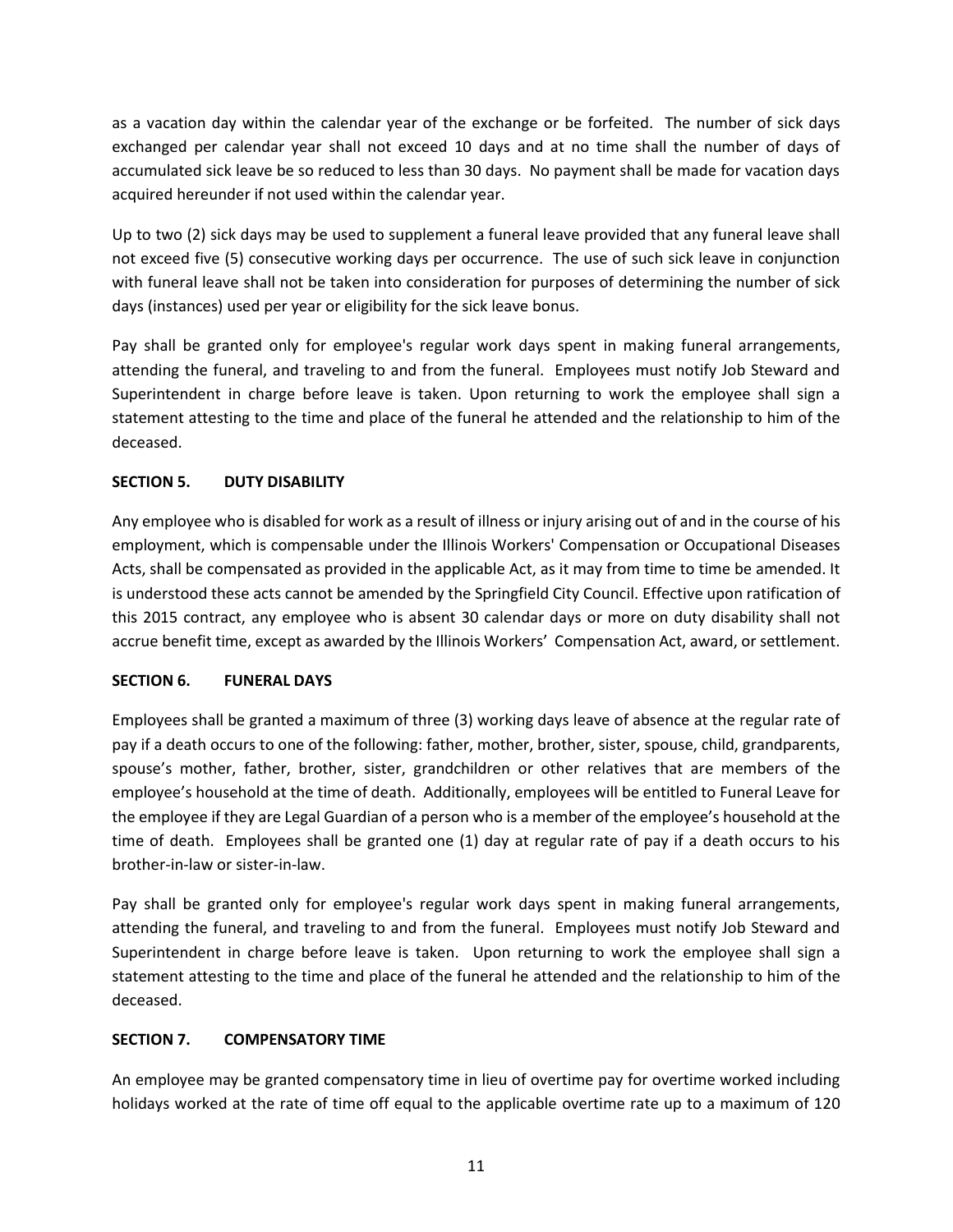hours per contract year that may be replenished throughout the contract year, but may not exceed the maximum allowable under the Fair Labor Standards Act in any given contract year. This compensatory time must be taken in increments of eight (8) hours. Individual supervisors will have the discretion of allowing different divisions of compensatory time. Compensatory time requests received prior to the schedule being posted will be granted or denied at the time of posting the schedule. The supervisor in charge must approve or deny all compensatory time taken after the schedule is posted at the time of request. This approval will not be unreasonably withheld. At the end of each contract year, all compensatory time remaining will be liquidated at the rate of one (1) hours pay for each one (1) hour of compensatory time accumulated. The employee may also provide notice by March 1 to have unused compensatory bank liquidated on March 30<sup>th</sup>.

#### **SECTION 8. PERSONAL DAYS**

Employees shall be granted three (3) personal days per year that may be taken at the employee's discretion. New employees must be on the payroll at least ninety (90) days before being eligible for one (1) personal day; one hundred eighty (180) days for two (2) personal days; and two hundred seventy (270) days for three (3) personal days. Employees may use personal days with less than twenty-four hours notice.

Only two (2) employees per plant per shift can be off on a personal day for any one day. However, the Superintendent in charge, at his discretion, can allow more than two (2) employees off if, in his opinion, it will not disrupt operations or require overtime to be paid. Personal days will be scheduled in order requested. The Superintendent in charge, at his discretion, may also allow personal days to be taken in four (4) hour increments as long as it will not disrupt operations, require additional scheduling or require overtime to be paid. If an employee does not use his personal days during the contract year, he must, before the beginning of the next contract year, schedule the days on which he desires this time off. Such personal days shall be used between October 1st and January 1st and may not be rescheduled after the beginning of the new contract year.

## **SECTION 9. SAFETY INCENTIVE**

All employees covered under this Agreement who work safely in accordance with all safety rules, have no lost time accidents or OSHA recordable injury in a contract year, shall receive a safety incentive on September 30<sup>th</sup> through the duration of this Agreement. The incentive shall be administered as follows:

| Years     | Incentive |
|-----------|-----------|
| $1 - 4$   | \$250     |
| 5         | \$750     |
| $6-9$     | \$350     |
| 10        | \$1350    |
| $11 - 14$ | \$450     |
| 15        | \$1950    |
| 16-19     | \$550     |
|           |           |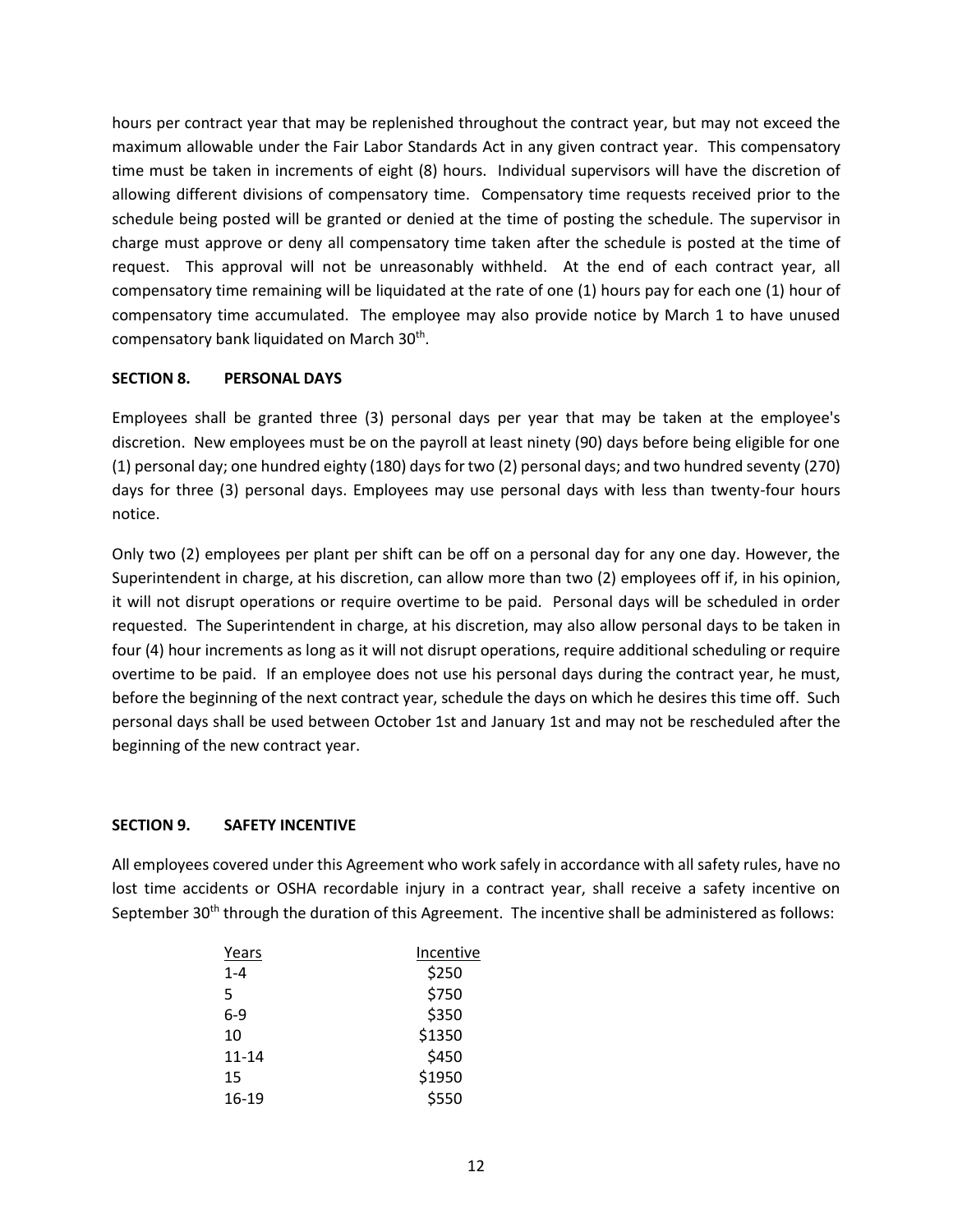| 20        | \$2550 |
|-----------|--------|
| 21-24     | \$650  |
| 25        | \$3150 |
| $26 - 29$ | \$750  |
| 30        | \$3900 |

Years refer to the number years of safe work in succession. The incentive is capped at 30 years. Employees who are disciplined for violation of a safety rule but who work without a lost time accident or OSHA recordable injury will receive 50% of the incentives. Employees who were covered under a different collective bargaining agreement with a Safety Incentive program will have years counted if consecutive with years under this Agreement.

## **ARTICLE VIII – DUTIES OF UNIT 4 OPERATORS**

#### <span id="page-14-0"></span>**SECTION 1. UNIT 4 FLOOR OPERATOR/SENIOR RELIEF OPERATOR**

#### Class Description:

Receives direction from Unit 4 Control Room Operator and assist those individuals to maintain safe, efficient, and reliable operational control of the generating unit.

#### Sample Duties:

- 1. Receive orders from Supervisor of Generation, Control Room Operator, or designated supervisor and carry out those directives.
- 2. Perform hourly inspections on all equipment as assigned for Unit 4 generating unit. Assigned equipment would include turbine, boiler, environmental (FGDS, SCR, baghouse, precipitators), pumps, circulators and cooling tower, lube and seal oil, mills, feeders, slag tanks, and ash handling , but not limited to this list. Maintain proper lubrication of all assigned equipment.
- 3. Maintain Operational records and logs, including hourly readings.
- 4. Report any upsets or unfavorable conditions, in writing to the Unit 4 Control Room Operator.
- 5. Operate (start and/or stop) assigned equipment, as required by the Unit 4 Control Room Operator.
- 6. Maintain all assigned equipment in safe and clean condition.
- 7. Operate all electrical breakers as assigned.
- 8. Perform preventative maintenance duties on all assigned equipment.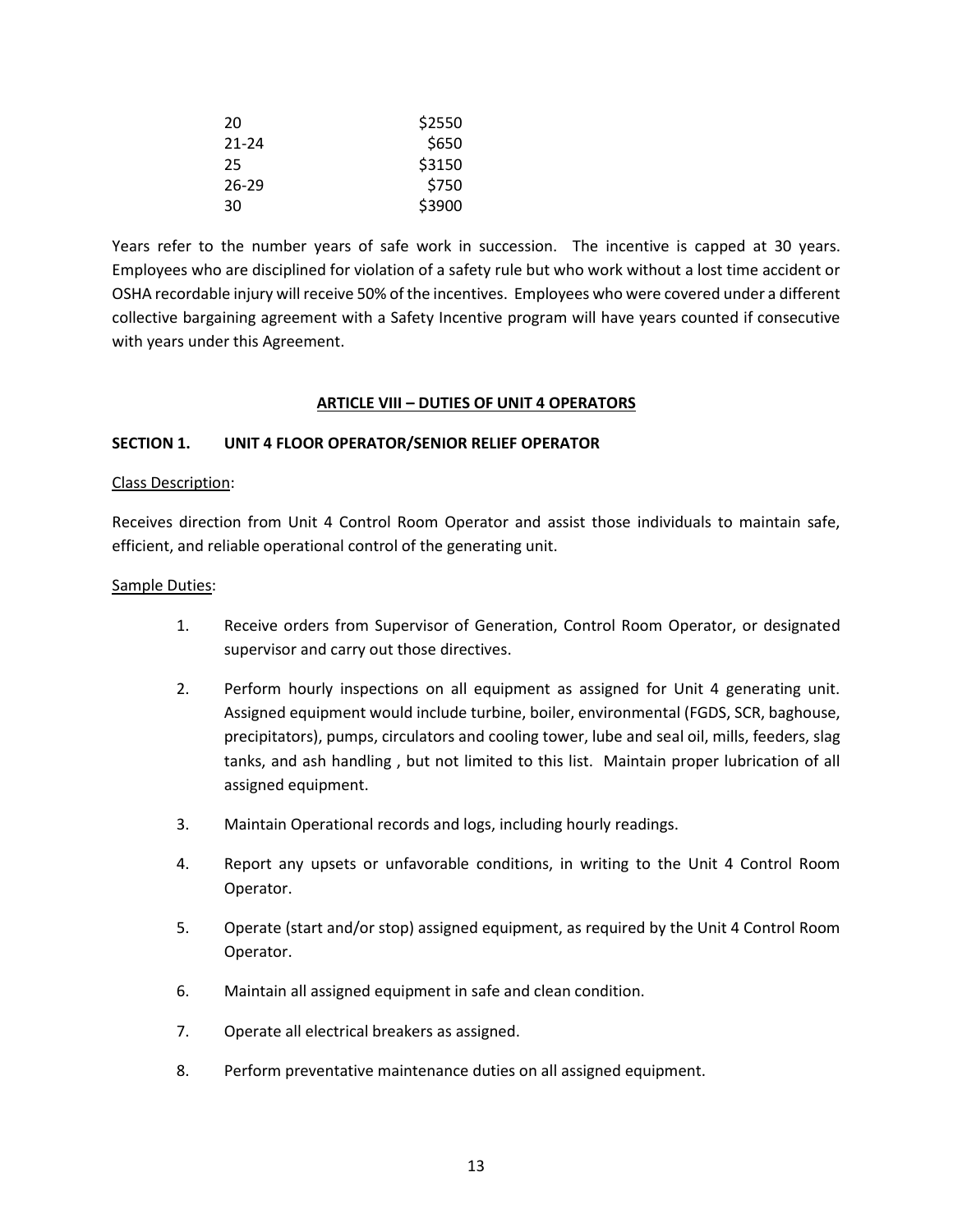- 9. Perform all operational duties for the Unit 4 demineralizer as required, including addition of cycle water chemicals.
- 10. Perform all operational duties associated with the cooling towers and ammonia delivery systems. This includes addition of treatment chemicals for the cooling towers.
- 11. Perform basic chemistry testing (pH, density, conductivity, etc.) on system processes as required.
- 12. Assist in properly training generating facility personnel as required.
- 13. Perform other duties as required or assigned by supervisors.

## **SECTION 2. TITLE: UNIT 4 CONTROL ROOM OPERATOR**

#### Class Description:

Responsible for operation of the Unit 4 generating station and operational personnel on his shift, under direct supervision of the Supervisor of Generation (SOG).

#### Sample Duties:

- 1. Supervise operation of Unit 4 turbines, boiler, environmental equipment (FGDS, SCR, baghouse, precipitators), waste water conveyance, ash handling and all auxiliary equipment including cooling towers and make-up demineralizer. Perform all duties required for reliable and efficient operation of this equipment, while following operational procedures and safety directives.
- 2. Maintain operational records and logs, including hourly readings.
- 3. Receive orders from Supervisor of Generation or designee and assume responsibility to execute those orders with operational personnel.
- 4. Perform periodic inspections of assigned equipment as required. Report all upset or critical conditions to the SOG or designee, in writing. This includes observations brought to you by other operational personnel on your shift.
- 5. Direct other operational personnel on his shift.
- 6. Assist in properly training operational personnel assigned to his shift, as well as other generating facility personnel as required for efficient operation of the generating unit.
- 7. Direct hoisting of coal and limestone to Unit 4 plant.
- 8. Direct gypsum dewatering and conveying of gypsum by-product to holding area.
- 9. Perform other duties as required or assigned by the supervisor.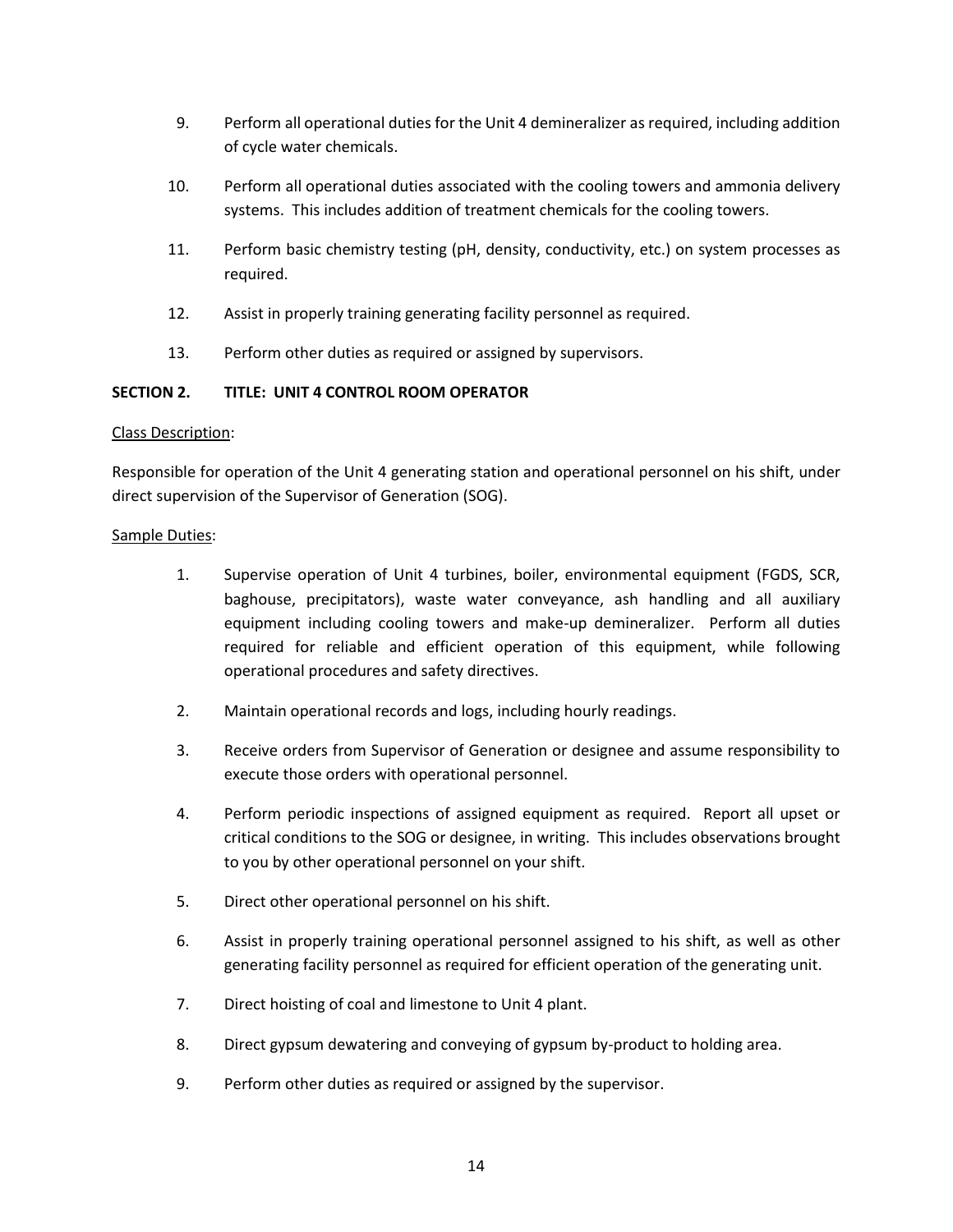### **SECTION 3. TITLE: RELIEF OPERATOR/APPRENTICES**

#### Sample Duties:

- 1. Receive orders from Supervisor of Generation, Control Room Operator or designated supervisor and carry out those directives.
- 2. Perform hourly inspections on all equipment as assigned for Unit generating unit. Assigned equipment would include turbine, boiler environmental (FGDS, SCR, baghouse, precipitors), pumps, circulators and cooling tower, lube and seal oil, mills, feeders, slag tanks, and ash handling, but not limited to this list. Maintain proper lubrication of all assigned equipment.
- 3. Maintain operational records and logs, including hourly readings.
- 4. Report any upsets or unfavorable conditions in writing to the Unit 4 Control Room Operator.
- 5. Operate (start and/or stop) assigned equipment, as requested by the Unit 4 Control Room Operator.
- 6. Maintain all assigned equipment in safe and clean condition.
- 7. Operate all electrical breakers as assigned.
- 8. Perform all operational duties for the Unit 4 demineralizer as required, including addition of cycle water chemicals.
- 9. Perform all operational duties associated with the cooling towers and ammonia delivery systems. This includes addition of treatment chemicals for the cooling towers.
- 10. Perform basic chemistry testing (pH, density, conductivity, etc.) on system processes as required.
- 11. Assist in properly training generating facility personnel as required.
- 12. Perform other duties as required or assigned by supervisors.
- 13. When relieving other operators in their absence, the relief operator/apprentice will assume the duties of the position he is relieving.
- 14. When not relieving other contract position, the relief operator/apprentice will report to the designated supervisor for assignment.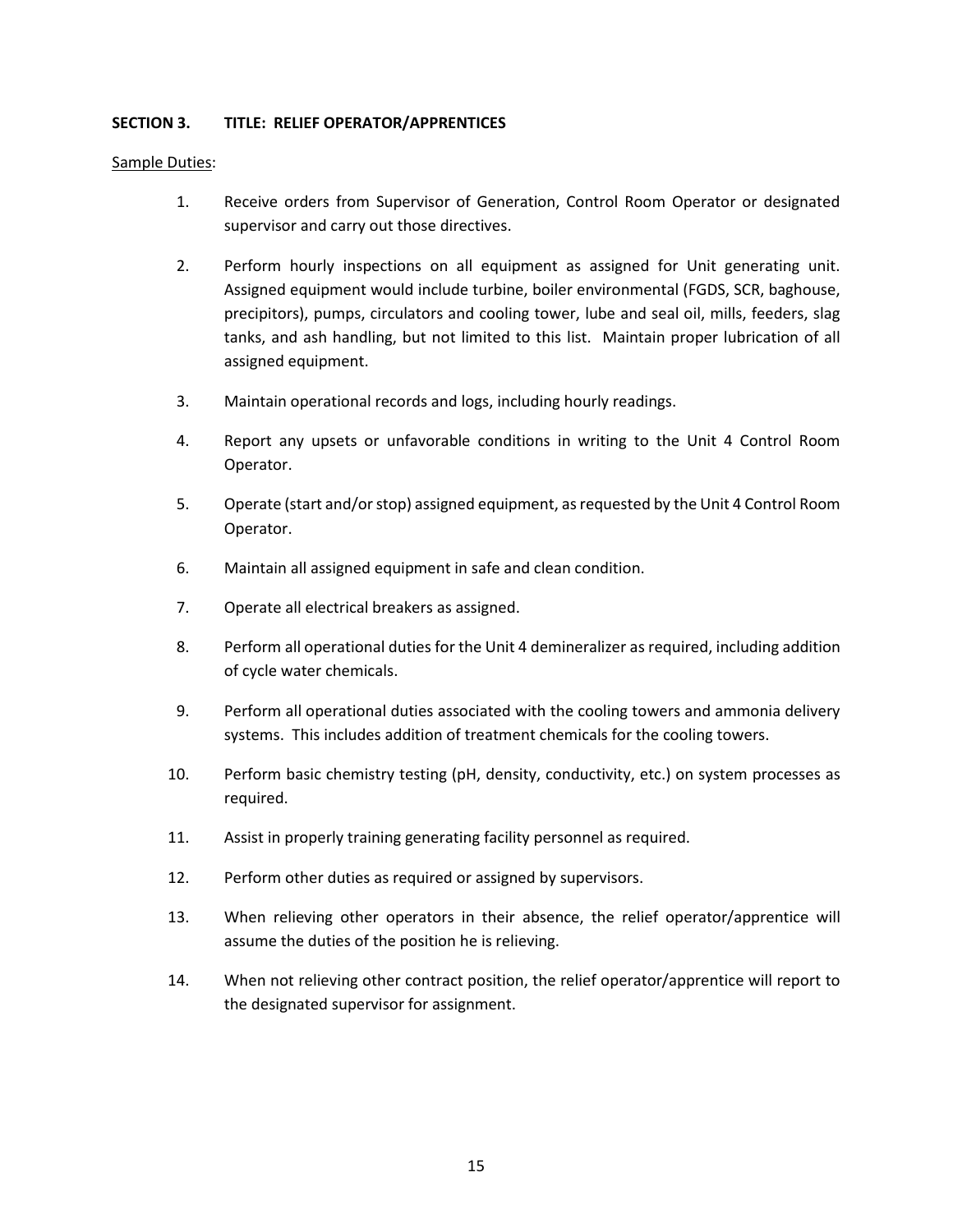## **ARTICLE IX – GRIEVANCES**

<span id="page-17-0"></span>**SECTION 1.** The Employer agrees to meet with the duly accredited officers of the Local Union and/or its designees who are employees of the Utility as outlined in this Article to resolve grievances.

**SECTION 2.** A grievance for purpose of this Agreement shall be defined to mean a complaint raised by an employee covered by this Agreement or by the Local Union as to the meaning, interpretation or application of this Agreement.

- **SECTION 3.** The following steps shall be followed in processing a grievance under this procedure:
	- Step 1. The steward and employees on a job in case of a grievance shall take the matter up orally with the immediate Supervisor and the department in which the person is employed within fifteen (15) working days of the event giving rise to the grievance.
	- Step 2. If the grievance is not resolved satisfactorily within five (5) working days after timely presentation in Step 1, the grievance shall be submitted in writing to the Superintendent of the work area by the Local Union Business Manager or designees.
	- Step 3. If the grievance is not resolved satisfactorily within five (5) working days after timely presentation in Step 2, the grievance shall be submitted in writing to the Plant Manager by the Local Union Business Manager or designees.
	- Step 4. If the grievance is not resolved satisfactorily within five (5) working days after timely submission to Step 3, the Local Union shall submit the grievance in writing to the Manager of Labor Relations.
	- Step 5. If the grievance is not resolved to the satisfaction of the Local Union at Step 4 within twenty (20) working days after timely submission, then either party may submit the matter to arbitration according to the procedure set forth in Article X. Such an appeal must be filed within twenty (20) working days after receipt of the decision of the Manager of Labor Relations or within twenty (20) working days after such decision was due.

#### **SECTION 4.**

- a. A grievance, which is not processed within the requisite time limits, shall be deemed to be accepted according to the last decision given.
- b. Grievances may be withdrawn at any step of the procedure without prejudice.
- c. The time limits at any step may be extended by written approval of the Employer and the Union.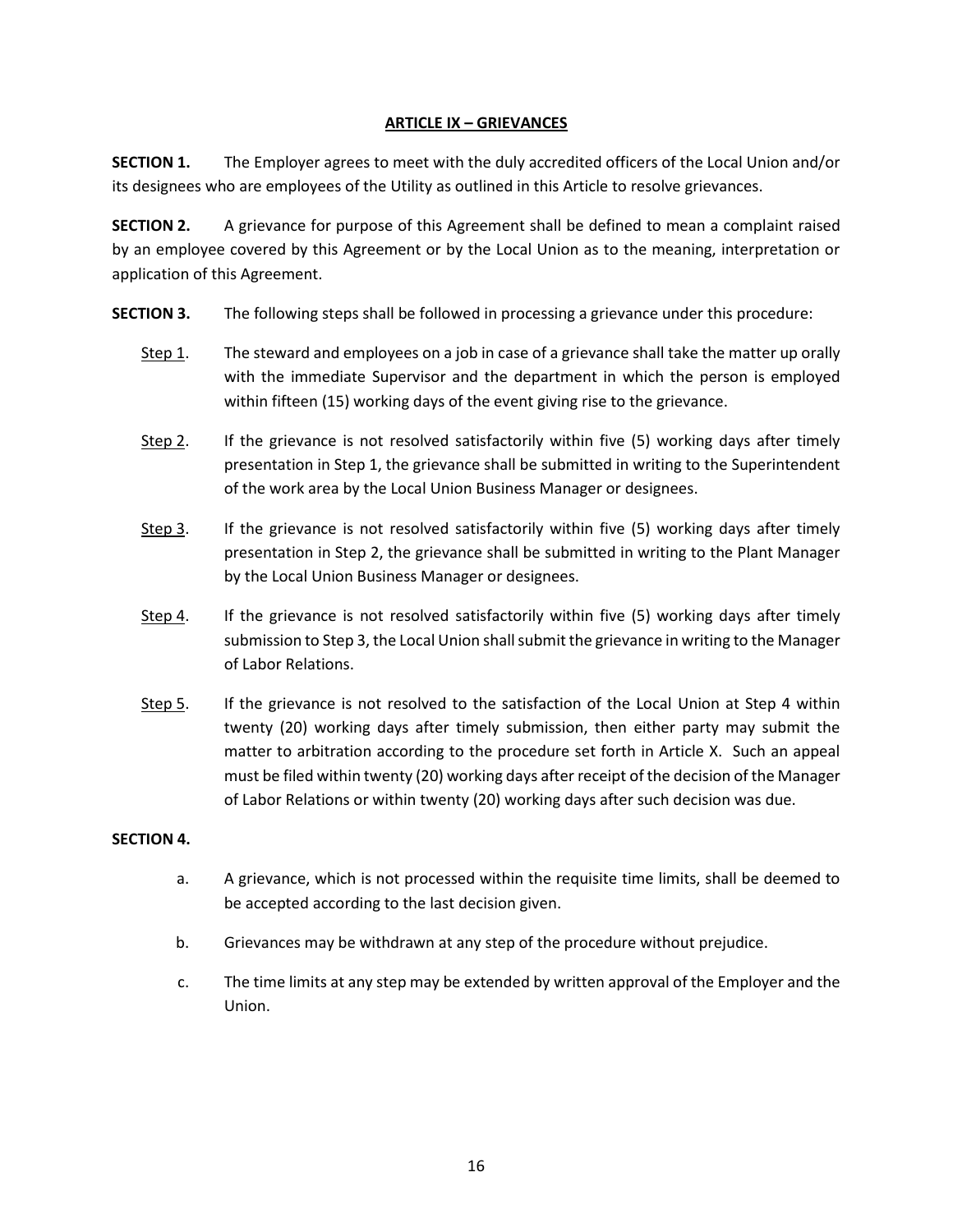### **SECTION 5. ELECTION OF REMEDIES**

The members of this unit covered by Agreement are classified employees for purposes of civil service administration for the City of Springfield. As classified employees, the members are accorded certain rights regarding review of disciplinary action, demotions or layoffs, such matters possibly being a subject for the grievance procedure included in this Agreement. In those instances in which a member has elected to pursue his right through procedures established by the Civil Service Commission of the City of Springfield or any other legal remedies desired, the subject matter of that action shall not be a basis for any grievance under the provisions of this Agreement. If a member initially files a grievance and subsequently elects to pursue redress or other relief though Civil Service procedures or any other legal remedies desired, the grievance procedure shall no longer apply to the subject matter raised and be suspended, and the grievance dismissed. When a member so elects to utilize Civil Service procedures, this procedure shall be the exclusive means by which redress or relief is sought or an issue is resolved on any matter which may initially be eligible to be a subject of a grievance.

#### **ARTICLE X – ARBITRATION**

<span id="page-18-0"></span>**SECTION 1.** If the representative of the Employer and of the Union is unable to reach an agreement on any disputed matter, then such disputed matter shall be referred to arbitration.

**SECTION 2.** If arbitration becomes necessary, the parties shall meet in an attempt to select a mutually acceptable arbitrator. If unable to reach an agreement, the parties shall request the American Arbitration Association (AAA) or the Federal Mediation & Conciliation Service (FMCS) to supply a list of seven arbitrators. Nothing herein shall preclude the parties from meeting at any time after the list of arbitrators has been requested prior to the convening of the hearing in a further attempt to resolve the grievance. In any case, work shall proceed under this Agreement.

The arbitrator shall have no power to amend, modify, nullify, ignore, add to or subtract from the provisions of this Agreement. The arbitrator shall decide only the specific issue(s) submitted to him and, if a violation of the terms of this Agreement is found, shall fashion an appropriate remedy.

**SECTION 3.** The cost of arbitration shall be divided equally between the parties. The cost of arbitration includes: fees of the arbitrator, transcripts, meeting rooms and any other miscellaneous expenses agreed to by the parties. Each party shall bear the cost of their own representatives and witnesses.

**SECTION 4.** Retroactive pay shall not in any case go back prior to the date of the incident giving rise to the grievance.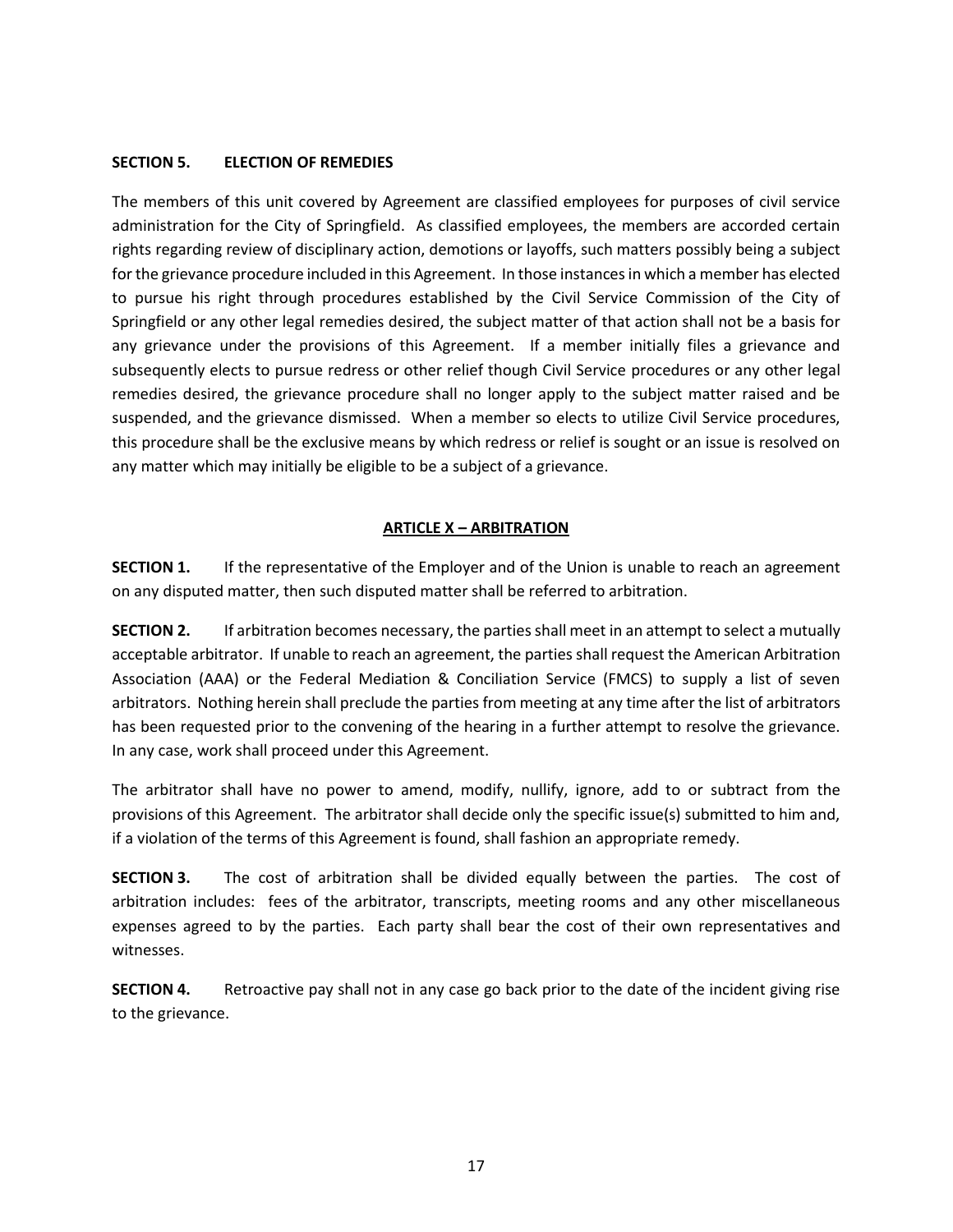#### **ARTICLE XI – PARTIAL INVALIDITY**

<span id="page-19-0"></span>**SECTION 1.** Should any part of this Agreement or any provision contained herein be judicially determined to be contrary to State or Federal law, such invalidation of such part or provision shall not invalidate the remaining portion hereof and they shall remain in full force and effect. The parties shall attempt to renegotiate the invalidated part or provision.

## **ARTICLE XII – MANAGEMENT RIGHTS**

<span id="page-19-1"></span>**SECTION 1.** Subject to the provisions of this Agreement and Public Act 83-1012, the Employer retains the inherent management authority and is vested with the exclusive right to control its operations, to determine its policies, its over-all budget, the manner of exercise of its functions, and the direction of its work force and to maintain efficiency provided the exercise of such rights by management does not conflict with specific provisions of this Agreement. The Employer retains the right to discipline with just cause.

## **ARTICLE XIII – DUES CHECK OFF**

<span id="page-19-2"></span>**SECTION 1.** Employees covered by this contract who express a desire for coverage under the checkoff system will have their monthly dues and initiation fees deducted by the Employer and forwarded to the Treasurer of Local Union No. 399, pursuant to the employee's wishes. Voluntarily executed dues check-off authorizations may be revoked between September 20 and September 30 of the each year of this Agreement.

**SECTION 2.** The Employer shall continue to deduct Union dues and other related deductions authorized by the Union and transmit the same to the Local in the same manner as has been the practice of the parties. The Union shall indemnify and hold harmless the Employer from any liability and costs of defense incurred by the proper compliance with the terms of this Article and Section. If improper deduction is made, the Union shall refund any such amount directly to the involved employee, with notification to the Employer.

#### **ARTICLE XIV –NON-DISCRIMINATION**

#### <span id="page-19-3"></span>**SECTION 1. PROHIBITION AGAINST DISCRIMINATION**

The provisions of this Agreement shall be applied equally to all employees in the bargaining unit without unlawful discrimination as to age, sex, marital status, race, color, creed, national origin, political affiliation (or lack thereof) or physical or mental handicap. The Union shall share equally with the Employer the responsibility for applying this provision of the Agreement. The Employer and the Union will make a concerted effort to comply with all requirements of the Americans with Disabilities Act, effective July, 1992. All references to employees in this Agreement designate both sexes and wherever the male gender is used it shall be construed to include male and female employees.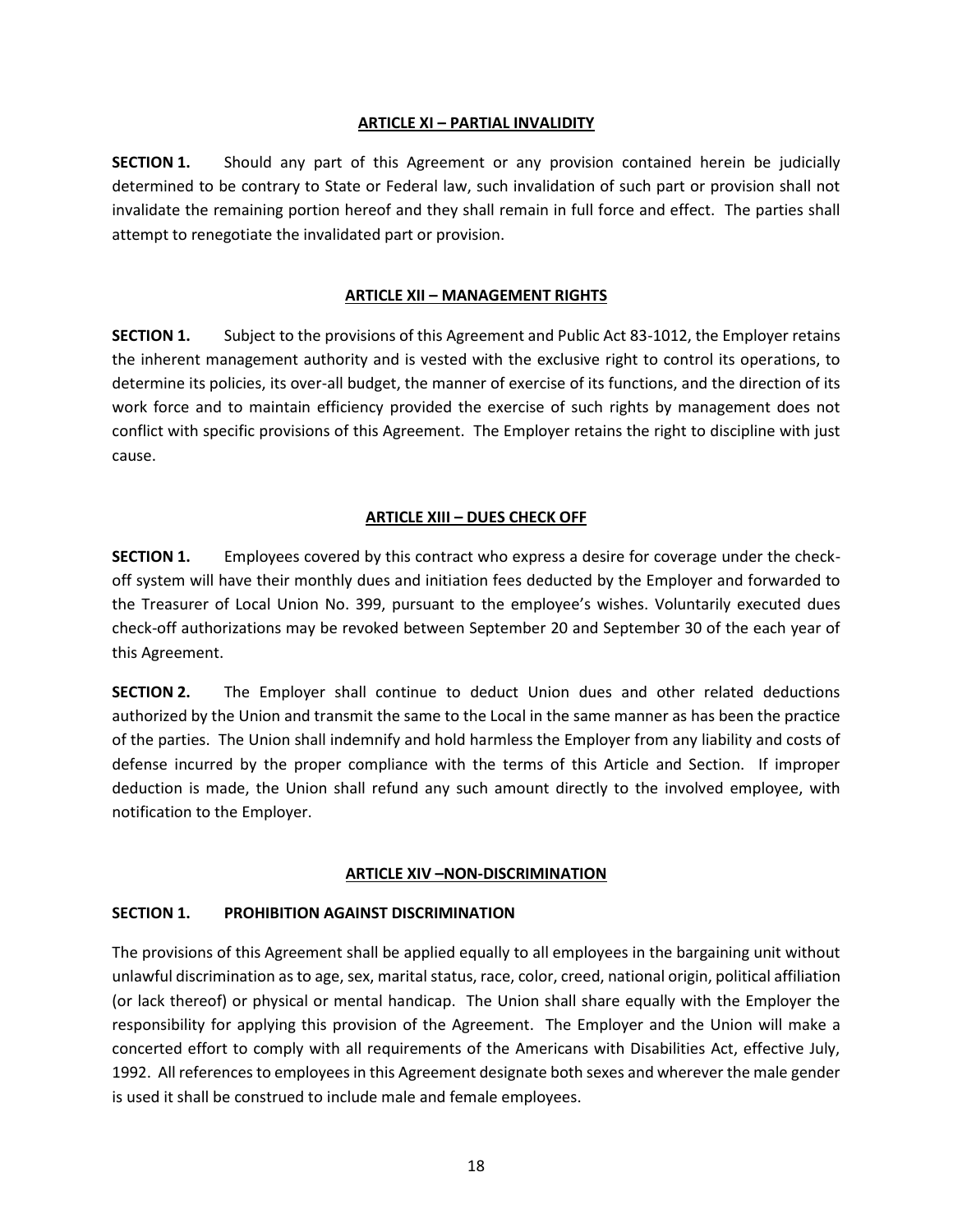### **SECTION 2. UNION ACTIVITY**

Neither the Employer nor the Union shall interfere with the rights of the employees covered by this Agreement to become members of the Union, and there shall be no discrimination against any such employees because of Union membership or non-membership.

### **SECTION 3. EQUAL EMPLOYMENT/AFFIRMATIVE ACTION**

The parties recognize and agree to cooperate in fulfilling the Employer's obligation under applicable State and Federal Equal Employment and Affirmative Action Acts, laws and regulations.

## **ARTICLE XV – MISCELLANEOUS PROVISIONS**

<span id="page-20-0"></span>**SECTION 1.** Members of Local No. 399 shall not participate in any work stoppage or strikes during the duration of the agreement.

**SECTION 2.** The Union will be notified of new hires, promotions and terminations within 5 working days following the date of such event.

## **SECTION 3. UNIFORMS**

The Employer will furnish uniforms to all employees. All employees with the exception of Control Room Operators will be furnished one pair of coveralls.

## **SECTION 4. SAFETY MEETINGS**

Employees will abide by all safety rules and attend safety meetings scheduled either during or immediately preceding or following the employee's regular shift. Employees will receive one (1) hour at the appropriate rate for meetings outside the employee's regular shift.

#### **SECTION 5. DRUG TESTING**

All employees in the bargaining unit are subject to periodic random drug and alcohol testing and testing resulting from reasonable suspicion. In addition, an employee will be tested for both drugs and alcohol following any OSHA recordable event or any accident which results in a fatality, injuries requiring transportation to a medical facility, disabling damage to any vehicle or property or a citation under state or local law for a moving traffic violation arising from an accident. Employees will be subject to drug testing per applicable State and Federal Laws.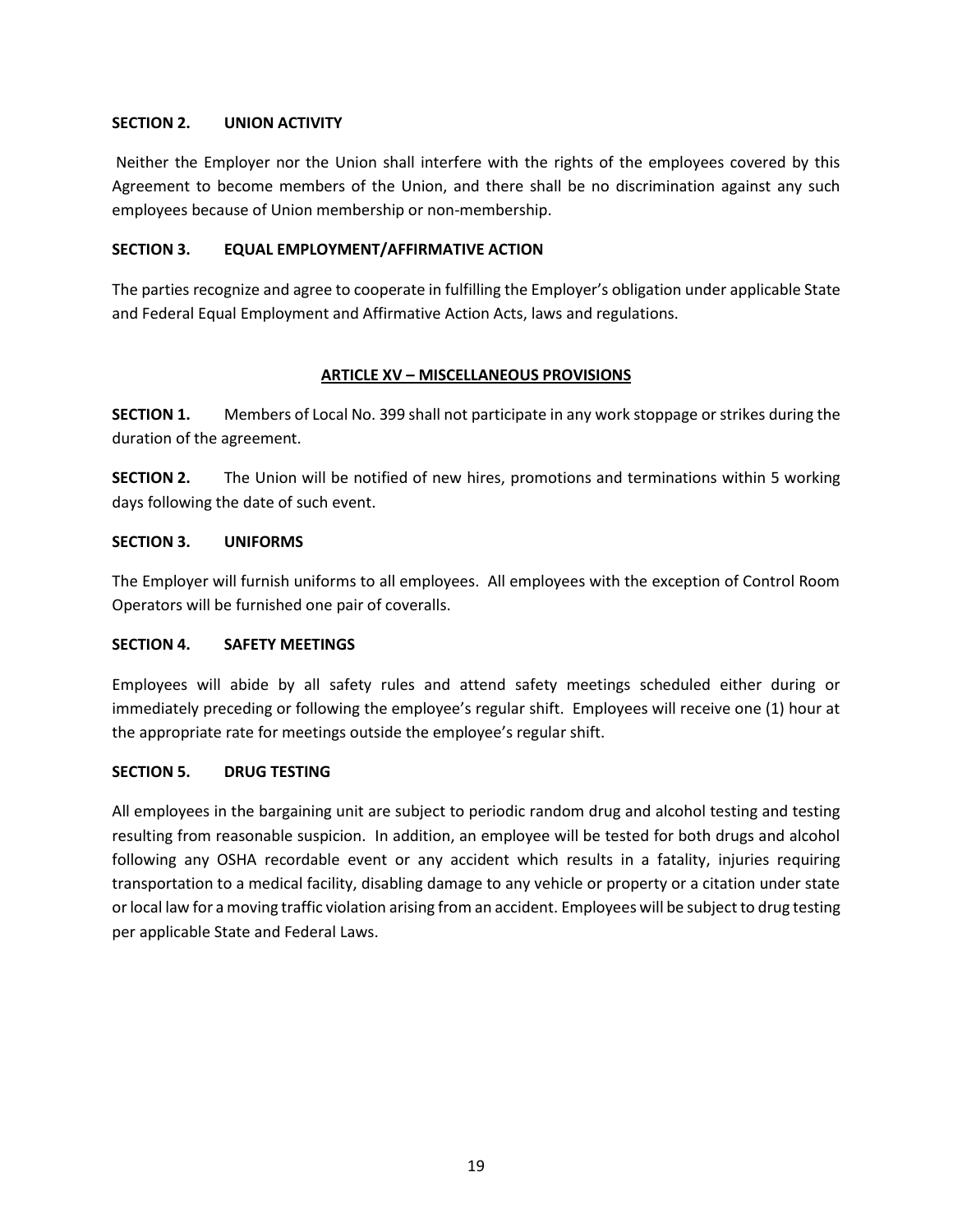## Discipline:

Upon the return of a positive drug or alcohol test, the following will result:

If an alcohol test results in an alcohol concentration of .02 or more, but less than .04:

- 1. First Offense The employee will be immediately removed from the performance of his/her duties for at least twenty-four (24) hours or until the start of the employee's next regular shift (whichever is later). The employee will also receive a mandatory referral to the Employee Assistance Program (EAP).
- 2. Second Offense The employee will be suspended for 10 days without pay and must agree to sign a Return-to-Duty Contract.
- 3. Third Offense The employee will be terminated.

If an alcohol test results in an alcohol concentration of .04 or greater:

- 1. First Offense The employee will be subject to a minimum 15 day suspension without pay and must agree to sign a Return-to-Duty Contract, if applicable.
- 2. Second Offense Any employee who tests positive for drugs and/or alcohol within five (5) years of his or her previous positive test will be automatically terminated.\*

\*If an employee has previously tested positive for drugs and /or alcohol (.02 or greater), an alcohol concentration of .04 or greater shall be considered a Second Offense under this Section and the employee will be automatically terminated.

If a drug test result is positive:

- 1. First Offense The employee will be subject to a minimum 30 day suspension without pay and possible discharge and must agree to sign a Return-to-Duty Contract, if applicable.
	- a. Any employee who does not test positive for drugs and/or alcohol within five (5) years of his or her previous test will be treated as if the first positive test did not occur.
- 2. Second Offense Any employee who test positive for drugs and/or alcohol within five (5) years of his or her previous test will be automatically terminated.

#### Compliance With Testing Requirements:

Any employee subject to drug and alcohol testing who provides false information in connection with a test or who attempts to falsify test results through tampering, contamination, adulteration or substitution shall be removed from duty immediately and his or her employment terminated.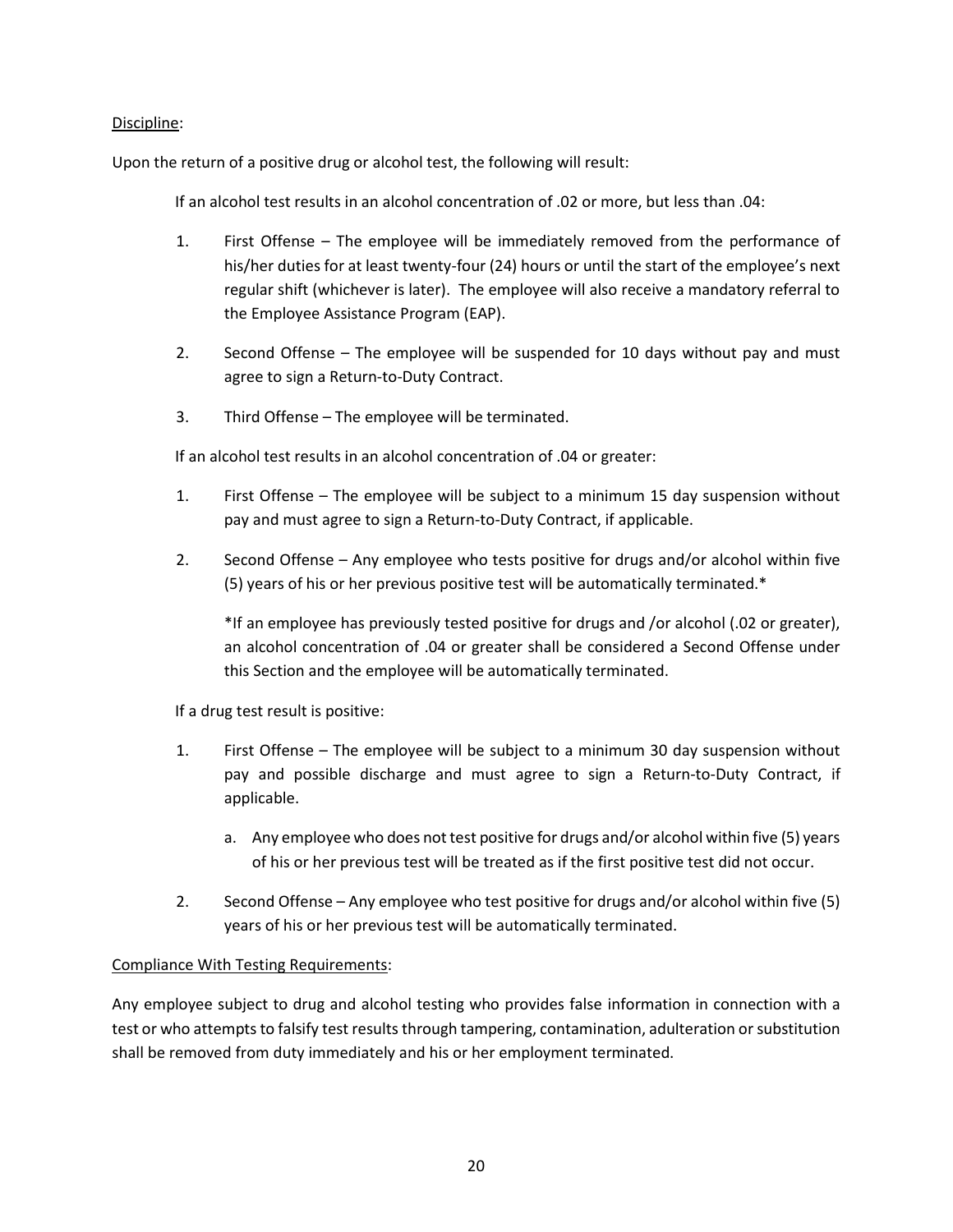A refusal to test shall be considered a positive test. Refusal can include, but is not limited to, an inability to provide a specimen or sample without a valid medical explanation, as well as a verbal declaration, obstructive behavior or physical absence resulting in the inability to conduct the test.

## Return-to-Duty Contracts:

An employee who is allowed to return to duty after engaging in prohibited conduct must agree to a Return-to-Duty Contract. The contract shall include, but is not limited to the following:

- 1. A release-to-work statement from an approved Substance Abuse Professional (SAP) prior to returning to work.
- 2. An agreement from the employee to complete any recommended treatment or rehabilitation programs.
- 3. A negative test for drugs and/or a less than .02 test result for alcohol prior to returning to work. The employee will be responsible for the cost of such testing.
- 4. An agreement to unannounced frequent follow-up testing.
- 5. A statement of expected work-related behaviors prior to returning to work.

Violation of the Return-to-Work Contract is grounds for discharge.

### Confidentiality:

Information and records relating to positive drug and/or alcohol test results, drug and/or alcohol dependencies and legitimate medical explanations provided by the Medical Review Officer (MRO) shall be held confidential. Such records and explanations may be disclosed among directors, managers and/or supervisors on a need-to-know basis and may be disclosed where relevant to a grievance, Civil Service hearing charge, claim or other legal proceeding initiated by or on behalf of an employee.

Employees shall, upon written request, have access to their own results and to records relating to them which the MRO provides the City or receives from the City's laboratory. Any employee who violates confidentiality under this policy shall be subject to disciplinary action.

#### **SECTION 6: RESIDENCY**

Once City Council passes a residency ordinance, such ordinance shall apply for any employees hired after the effective date of the ordinance and to all current employees who reside within boundaries of the City of Springfield. Current employees living outside of the City of Springfield shall be grandfathered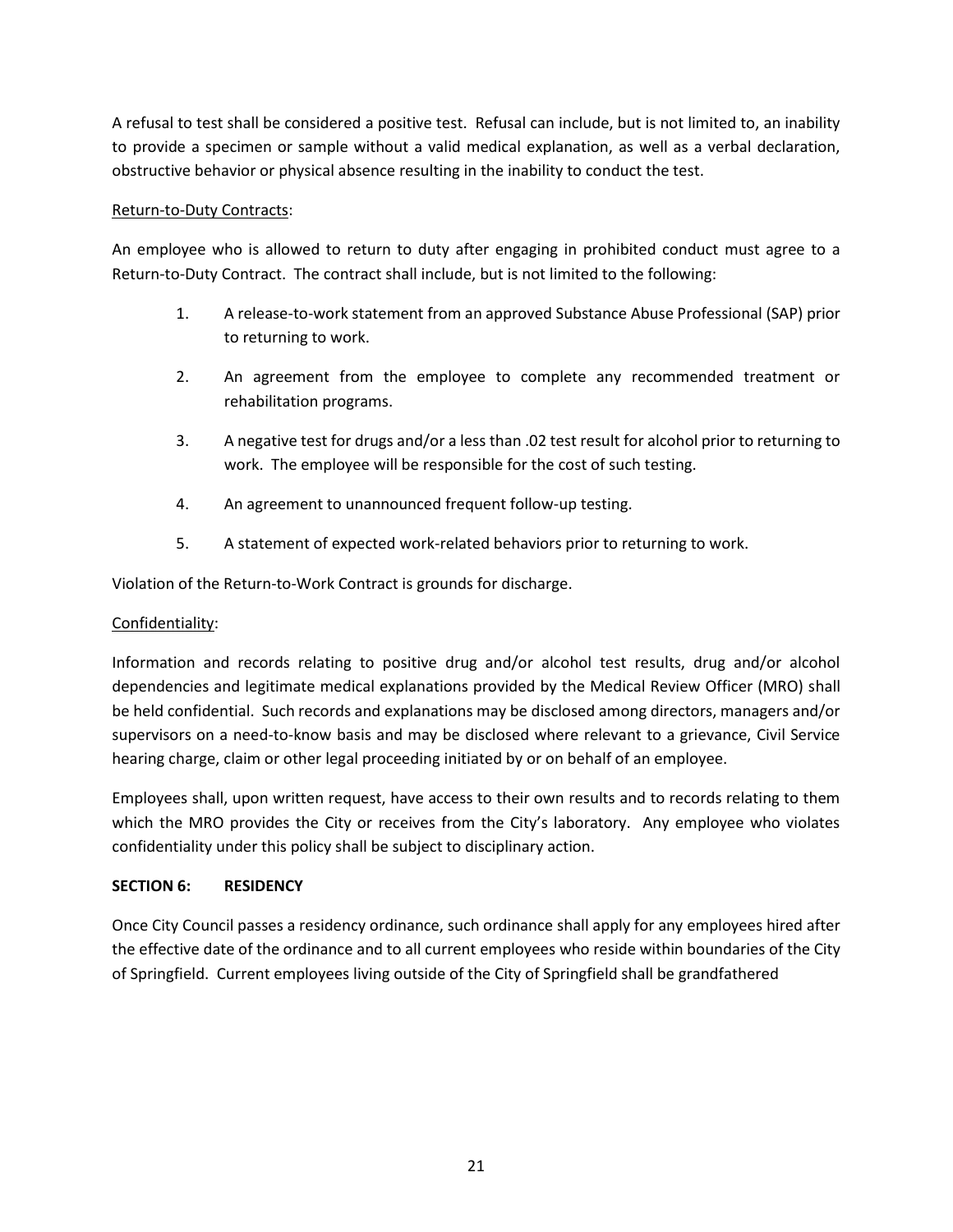and the residency ordinance shall not apply to them. If an employee living outside of the boundaries of the City of Springfield moves into the City of Springfield, then the requirements of the residency ordinance shall apply.

#### **SECTION 7: DIRECT DEPOSIT**

Employees paychecks shall be issued by direct deposit to an institution of the employee's choosing.

#### **ARTICLE XVI - CONCLUSION**

The foregoing is a true and accurate Agreement of the verbal understandings reached between the authorized representatives of the City of Springfield, Office of Public Utilities and Local No. 399.

Patrick J. Kelly **Business Manager & President** IUOE Local No. 399

Mayor James 0. Langfelde

City of Springfield

Date

3.22.2022

Vincent T. Winters **Recording Secretary** IUOE Local No. 399

3-22. 2022

Date

 $03 - 31 - 22$ 

Date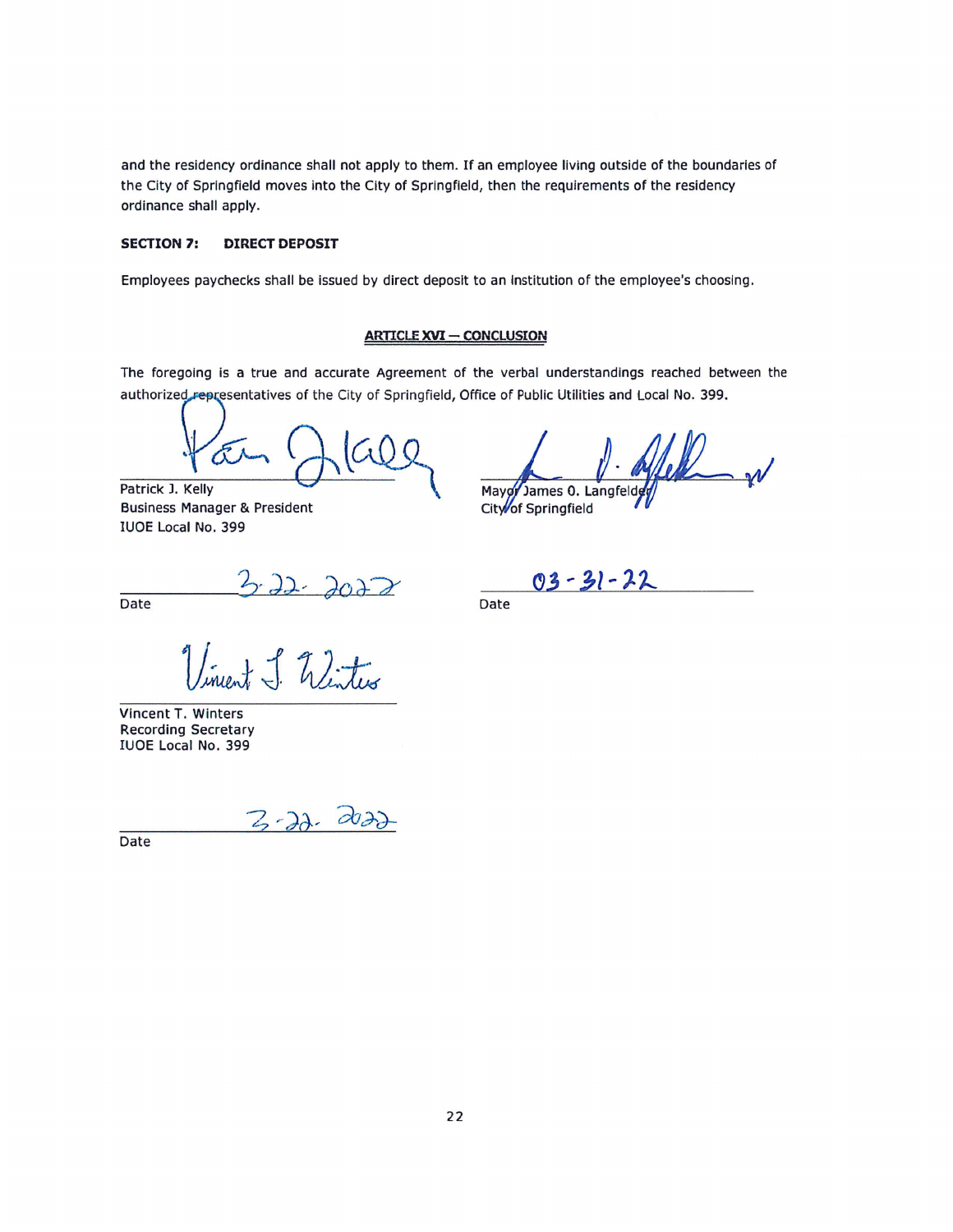#### **LABOR-MANAGEMENT MEETINGS**

<span id="page-24-0"></span>Labor-Management meetings will be conducted quarterly (if requested). Union and Management will submit agenda items to the designated representative fourteen (14) days prior to the scheduled Labor-Management meeting.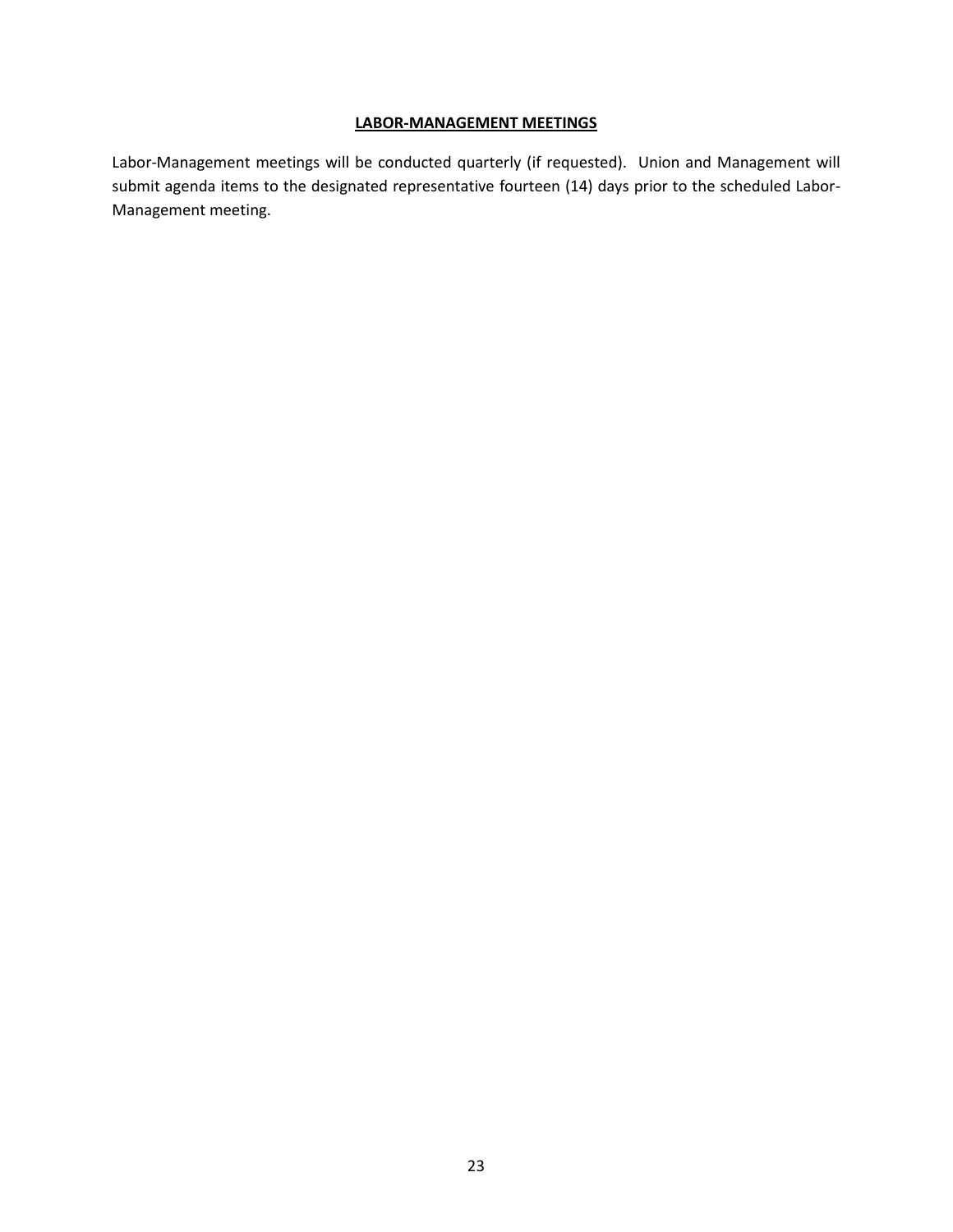### **ADDENDUM – CALL IN PROCEDURES**

<span id="page-25-0"></span>For the purpose of the call out process, the positions are broken down by schedule lines; CRO1, CRO2, Floor 1, Floor 2, Floor 3, Floor 4. First call for overtime will be made as soon as the operator on shift is notified of the overtime. The first called employee shall have one (1) hour from the start of the overtime shift to respond. Should the employee refuse and another employee is offered the overtime, the type of overtime (pre-arranged or emergency) is still based upon the time the operator on shift was first notified by management.

## Unit 4 CRO1 and CRO2

- 1. Call employees off classified in that Line position by seniority.
- 2. Call remainder of classified CROs off by seniority.
- 3. Split the shift with the other CRO working that line position before and after the shift being filled, as long as it would not place two (2) Floor 1 Operators working the CRO job together. If one side of the split says NO, if the other side wants the entire shift, they can have all 8 without proceeding to the next step.
- 4. If it would not put the two (2) F1's working together, call all F1's off by seniority.
- 5. If it would not put two (2) F1's working together, split the shift with F1's before and after shift being filled.

#### Unit 4 Floor Operators

- 1. Call employees off classified in that position by seniority.
- 2. Call remainder of Floor Operators off by seniority.
- 3. Split the shift between employees working the position that day, if 1 side of the split says NO, if the other side wants the entire shift, they can have all 8 without proceeding to the next step.
- 4. Call the remaining employees by seniority before and after the shift being filled, until position is filled.
- 5. Call remainder F1's by seniority if stepped up working as CRO before and after the shift being filled, if available, until the position is filled.
- 6. Call remainder of Relief Floor Operators off by seniority.
- 7. Call qualified Apprentices off by seniority.

Management will have the responsibility for determining when overtime is required.

If an employee is unable to reach the Supervisor of Generation they will be allowed to directly notify the Unit 4 Control Room. If a Supervisor cannot be reached a phone message must be left detailing the absence.